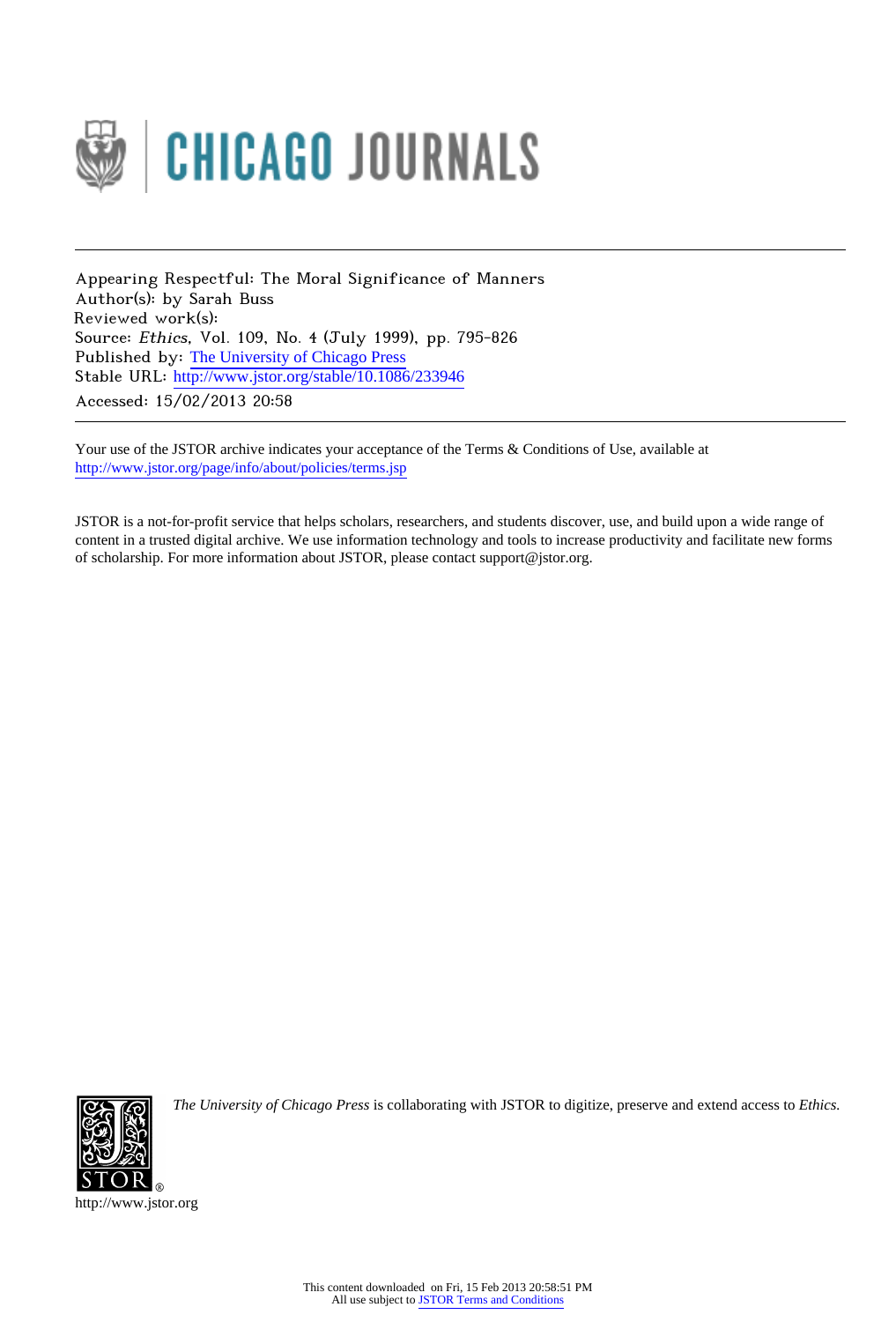# Appearing Respectful: The Moral Significance of Manners\*

## *Sarah Buss*

Moral philosophers constantly remind us how very important it is to treat one another with respect. After all, we are persons; and persons have a special dignity. Persons are ends in themselves—and must be acknowledged as such.

Experts on manners have a strikingly similar drum beat. They tell us how very important it is to treat one another respectfully. We must not offend the dignity of others if we can possibly avoid doing so. We must treat other people with as much consideration as possible.

When the same words are used in very different contexts, they often mean very different things. Nonetheless, it seems to me that the ''respect'' and ''dignity'' of such importance in moral philosophy are the very same ''respect'' and ''dignity'' of such importance in manners. Systems of manners play an essential role in our moral life. What's more, playing this role is the essential function of good manners.<sup>1</sup>

This, at any rate, is the two-part thesis I hope to defend in the pages that follow. I will not argue that it applies to each particular rule in a code of etiquette. Rather, I will focus on the virtue that is essential to good manners: the virtue we call ''courtesy.'' Codes of etiquette tell us how to set the fork, the knife, and the spoon. But the most important lessons in manners are the lessons in how to avoid being discourteous,

\* Many people have given me helpful comments on this article: Jonathan Adler, Julia Driver, Maggie Little, Mark Migotti, Elijah Millgram, Amy Mullin, Alexander Nehamas, Martha Nussbaum, Gabrielle Richardson, Mathias Risse, Connie Rosati, Jonathan Vogel, the members of Philamore, and an audience at the University of California, Riverside. I am also grateful for the many insightful suggestions offered by two referees and three editors for this journal. They forced me to clarify my position at a point when I would otherwise have been content to settle for less.

1. Notice that this thesis is perfectly compatible with the view that the most important function of manners is to maintain social stability and order. After all, it may well be that maintaining social stability and order is the most important function of morality! In claiming that treating people with respect is the point of manners, I mean to be focusing attention on the fundamental *internal* aim of manners. This aim is compatible with, and may even contribute to, other desirable or undesirable goals—just as the internal aim of religious rituals (very roughly: to promote the worship of God) is compatible with and contributes to many other desirable and undesirable goals. (For more on this point, see the discussion on pp. 805, 809–10.)

*Ethics* 109 ( July 1999): 795–826  $Q$  1999 by The University of Chicago. All rights reserved.  $0.014-1704/99/0904-0004\$02.00$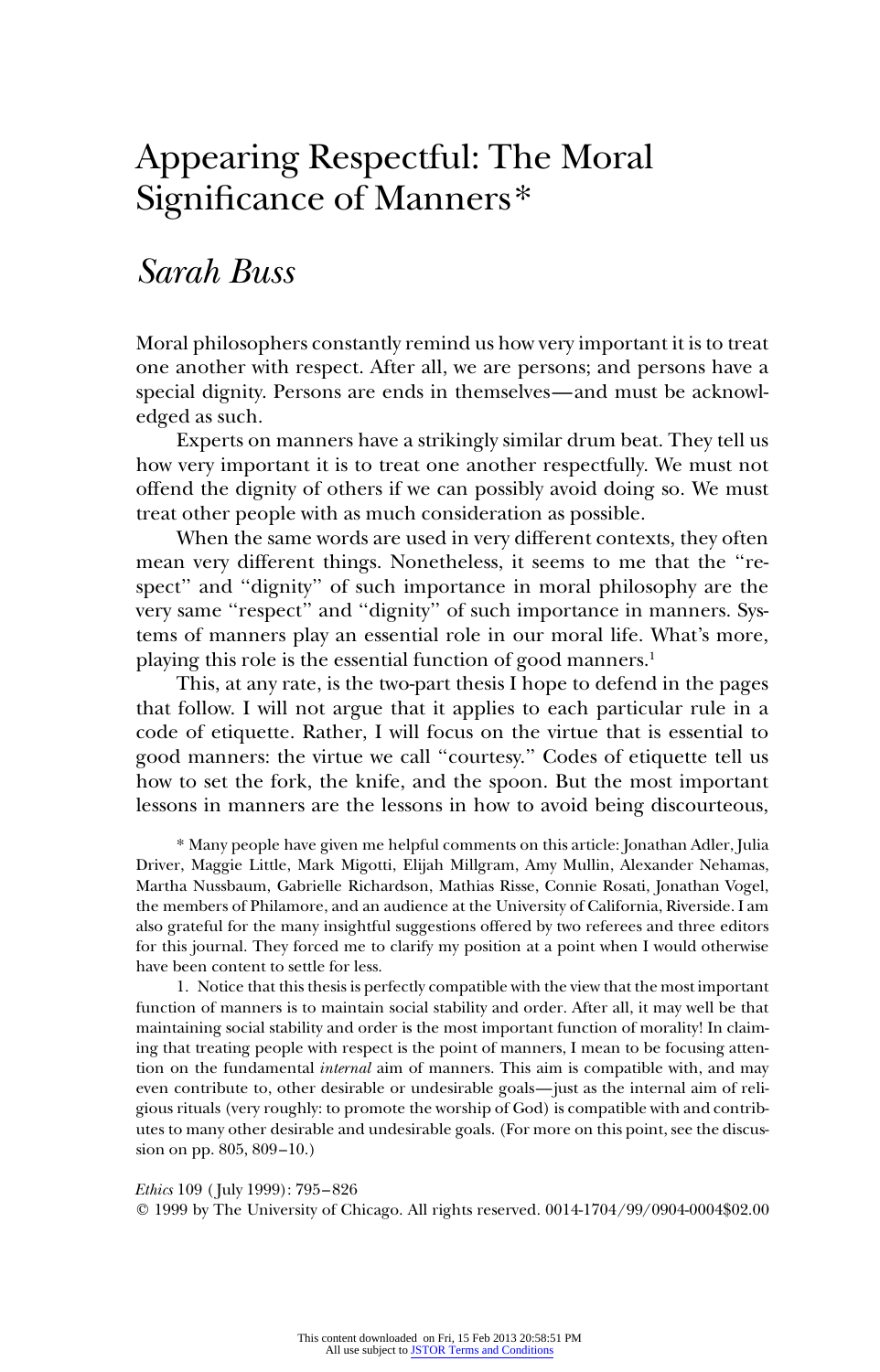impolite, rude, inconsiderate, offensive, insulting. I will argue that someone who flouts these lessons behaves in a manner that is immoral as well as impolite. And if a system of manners encourages such immorality, then it can be criticized from the point of view of manners itself: it is a code of bad manners as well as a code of bad morals.

To most people uncorrupted by philosophy this will probably not be a surprising thesis: in appraising one another's behavior we are not committed to a clear division of labor between rules of manners and rules of morality. Many philosophers, however, seem to take it for granted that manners lie outside the scope of morality. They assume that doing one's moral duty is one thing, being polite quite another. In defending the moral function of manners I will at the same time be challenging the assumption that in order to treat other persons as ends in themselves, it suffices to pursue one's own ends in a way that permits them to pursue theirs. I will, that is, be making the case for a more inclusive conception of the moral duty to treat other persons with respect.2

To treat someone ''with respect'' is to treat her in a way that acknowl-

2. David Brink expresses a widely shared view when he claims that requirements of etiquette differ from moral requirements because ''their inescapability is not grounded in facts about rational agents as such." "Perhaps," Brink speculates, "rational agents . . . need not live under the rule of etiquette at all'' (David O. Brink, ''Kantian Rationalism: Inescapability, Authority, and Supremacy,'' in *Ethics and Practical Reason,* ed. Garrett Cullity and Berys Gaut [Oxford: Clarendon, 1997], pp. 255–91, p. 281). If, as seems to be the case, Brink means to include rules of manners among the rules of etiquette, then the burden of my article is to show that he is wrong about etiquette, at least where the rational agents at issue are anything remotely like us. In defending a broader conception of our duty to treat people with respect, I will, in effect, be defending a broader conception of the right to be treated with respect. According to Joseph Raz, ''one can, and people often do, show disrespect to others, including disrespect which amounts to denying their status as persons, by acts which do not violate rights'' ( Joseph Raz, *The Morality of Freedom* [Oxford: Clarendon, 1986], p. 191). Similarly, Judith Jarvis Thomson speculates that respect for persons may be ''something other than respect for their rights. Then the work would remain to be done of saying what it is, and how this or that in morality issues from it" (Judith Jarvis Thomson, *The Realm of Rights* [Cambridge, Mass.: Harvard University Press, 1990], p. 211). To my mind, however, to divide disrespectful acts into those that violate a person's rights and those that merely ''deny his status as a person'' is to obscure the intimate connection between respecting a person's rights and acknowledging his moral status. At the very least, this sort of taxonomy encourages the false belief that we have fulfilled our duty to treat others as ends in themselves as long as we have enabled them to pursue their own morally permissible ends. (Though I agree with Raz that respect for persons should not be confused with respect for their rights, I am persuaded by Cora Diamond's suggestion that a person has rights only *because* she has moral standing. See Cora Diamond, ''Eating Meat and Eating People,'' in Diamond's *The Realistic Spirit: Wittgenstein, Philosophy, and the Mind* [Cambridge, Mass.: MIT Press, 1991]. For a discussion of Diamond, see pp. 800–801.) Raz is wrong, I think, to insist that moral rights are ''based on'' our interests and not, ultimately, on the independent fact that we are persons, ends in ourselves (Raz, p. 189). The moral significance of a person's *interests* depends on the fact that *she* has moral significance; our respect for a person's rights is based on the fact that we respect the person herself. (For more on this point, see Sarah Buss, ''Respect for Persons,'' unpublished manuscript.)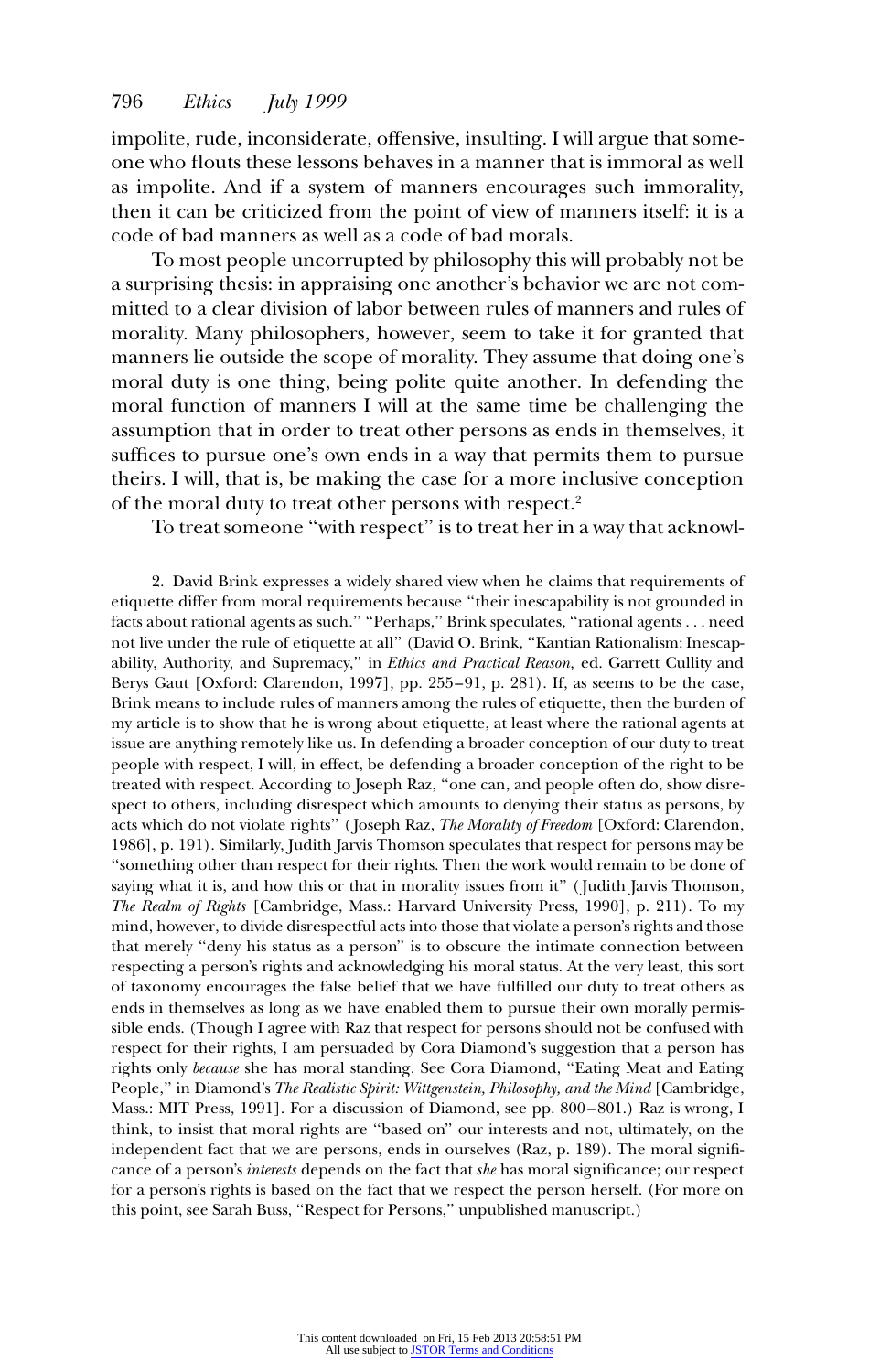edges her intrinsic value, or "dignity."<sup>3</sup> This is a value she has no matter what her deeds and accomplishments may be; it is tied to what she *is,* not to what she *has done.* Many of us believe that what makes someone valuable in this respect is not that she is a duchess, or some member of a privileged class, but that she is a person, capable of evaluating her situation for herself and setting her own goals accordingly. On this view, the obligation to acknowledge the intrinsic value of everyone who is intrinsically valuable is the obligation to acknowledge the intrinsic value of everyone.

But how is this acknowledgment accomplished? There is widespread agreement that we acknowledge the intrinsic value of persons by permitting them to constrain our decisions in a special way: in deciding what to do, we accommodate ourselves to the fact that other persons have their own interests and concerns, their own ends. Of course, philosophers disagree about just what the necessary accommodation requires. My point about manners, however, is that whatever we must do in order to accommodate our ends to the ends of others, we must do something more in order to acknowledge the intrinsic value of others. Acknowledging a person's intrinsic value—treating her with respect—also requires that one treat her politely (considerately, respectfully). If we treat someone rudely, then we fail to treat her with respect—even if we do not prevent her from pursuing her most fundamental goals. Having defended this claim, I will consider what it implies about one of our own most basic rules of polite behavior.

\*\*\*

If I am to have any hope of convincing anyone that good manners are an essential aspect of a morally decent life, I must confront those features of manners that seem to distinguish them from morals. Though there are surely many such features, I will focus on the three which, to my mind, are the most significant.

3. According to Kant, ''The respect which I bear others or which another can claim from me . . . is the acknowledgment of the dignity (*dignitas*) of another man, i.e., a worth which has no price, no equivalent for which the object of valuation (*aestimii*) could be exchanged'' (Immanuel Kant, *The Metaphysics of Morals, Part II: The Metaphysical Principles of Virtue,* in *Ethical Philosophy,* trans. James W. Ellington [Indianapolis: Hackett, 1983], p. 127). There are passages in which Kant suggests that in order to acknowledge a person's dignity, it is not enough to accommodate our ends to hers. Thus, he writes, ''Holding up to ridicule real faults or faults attributed as real with the intention of depriving a person of his deserved respect, and the propensity to do this, may be called bitter derision (*spiritus causticus*). . . . [It is] a severe violation of the duty to respect other men'' (p. 132). (I thank an editor of this journal for calling my attention to this passage.) At the same time, however, Kant seems to reject my interpretation of the relation between morals and manners insofar as he claims that ''I am not bound to venerate others (regarded merely as men), i.e., to show them positive reverence. The only respect which I am bound to by nature is that for the law generally (*reverere legem*)'' (p. 133).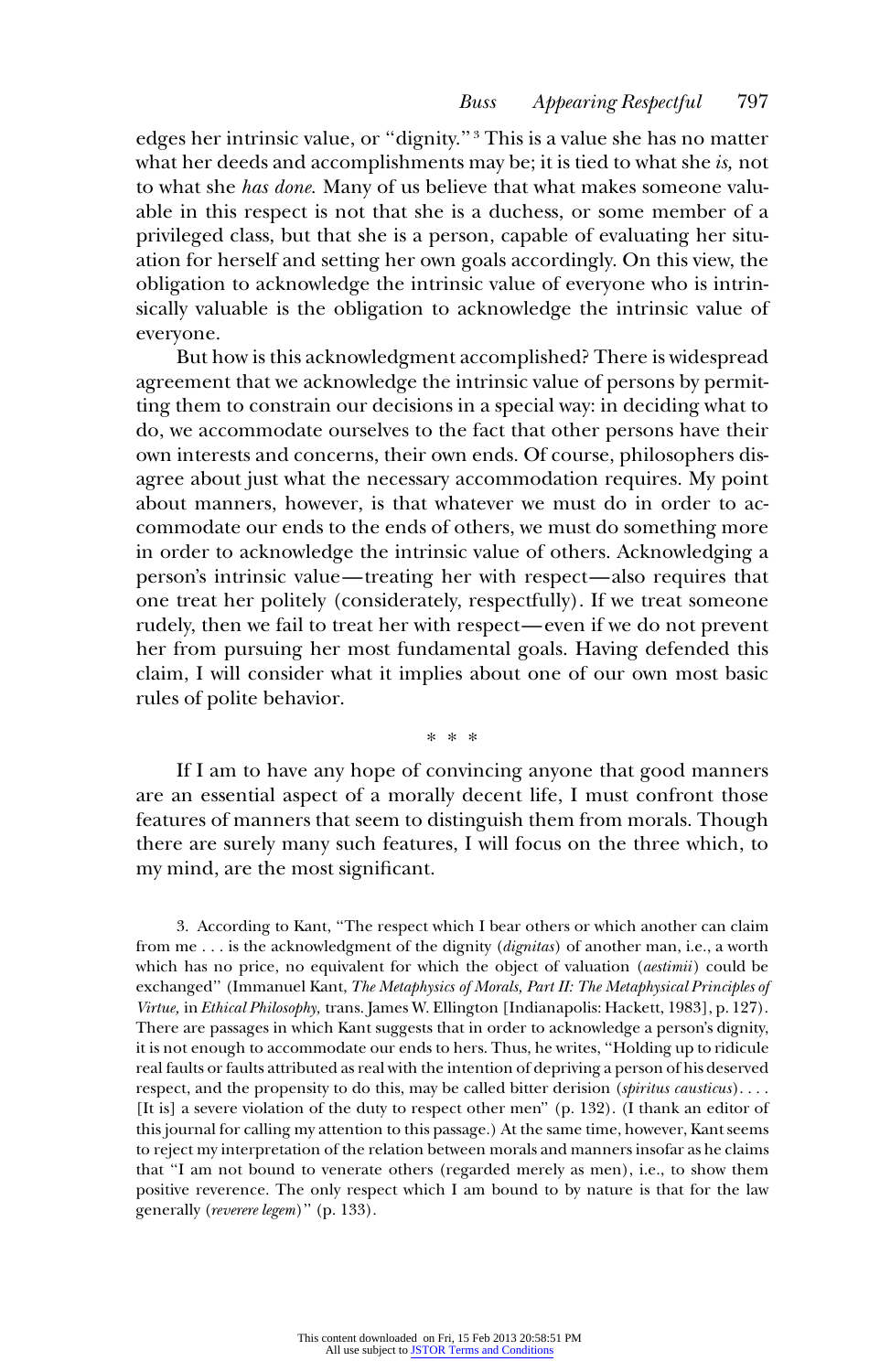First, then, one of the primary objectives of sytems of manners is to encourage us to make ourselves *agreeable.* This feature is closely related to the second: insofar as one's aim is good manners, acting from a good will is less important than *appearing* to be good willed. As Miss Manners succinctly puts it: ''Manners involve the appearance of things, rather than the total reality."<sup>4</sup> Finally, everyone seems to agree that what counts as good manners in one culture does not necessarily count as good manners in another culture; when the subject is manners, relativism is an uncontroversial thesis.

Despite these obvious respects in which rules of manners differ from moral commands, I want to argue that a moral life would be severely impoverished without good manners. What's more, I want to argue that it would be impoverished because good manners have an important moral function—a function only they can perform. It is, I believe, a striking fact that people who are boorish or sulky or obnoxious or otherwise *disagreeable* are *morally* deficient precisely because they make so little effort to please. Why should this be? The simplest answer is that we believe that, all else being equal, people have a basic moral obligation to make themselves agreeable to others. This seems to have been Hume's view in the *Enquiry.* A quick glance at his discussion, however, suggests that this answer is, at best, incomplete. Making oneself agreeable to others is not only an end in itself; it is also, and more importantly, a means to treating them with respect.

According to Hume, the primary difference between rules of polite behavior and laws of justice is the sphere to which they apply: ''As the mutual shocks, in *society,* and the oppositions of interest and self-love have constrained mankind to establish the laws of *justice,* in order to preserve the advantages of mutual assistance and protection: in like manner, the eternal contrarieties, in *company,* of men's pride and self-conceit, have introduced the rules of Good Manners or Politeness, in order to facilitate the intercourse of minds, and an undisturbed commerse and conversation<sup>"5</sup>

4. Judith Martin, *Miss Manners' Guide to Excruciatingly Correct Behavior* (New York: Warner Books, 1983), p. 13. There are actually two points here, each of which Miss Manners stresses on many occasions. First, as Philippa Foot points out, ''moral judgment concerns itself with a man's reasons for acting as well as with what he does. Law and etiquette require only that certain things are done or left undone'' (Philippa Foot, ''Morality as a System of Hypothetical Imperatives,'' *Philosophical Review* 81 [1972]: 305–16, p. 312). Second, ''in manners, as distinct from morals . . . the only recognized act is one that has been witnessed'' (Martin, p. 249). In an interesting article, Julia Driver challenges the view that the stress on appearance distinguishes etiquette from morality. Appearing to be virtuous, she argues, can be essential to really being virtuous (see her ''Caesar's Wife: On the Moral Significance of Appearing Good,'' *Journal of Philosophy* 89 [1992]: 331– 43).

5. David Hume, *An Enquiry concerning the Principles of Morals,* in *Enquiries concerning Human Understanding and concerning the Principles of Morals,* 3d ed. (Oxford: Oxford University Press, 1979), sec. 8, pp. 169–346, p. 261.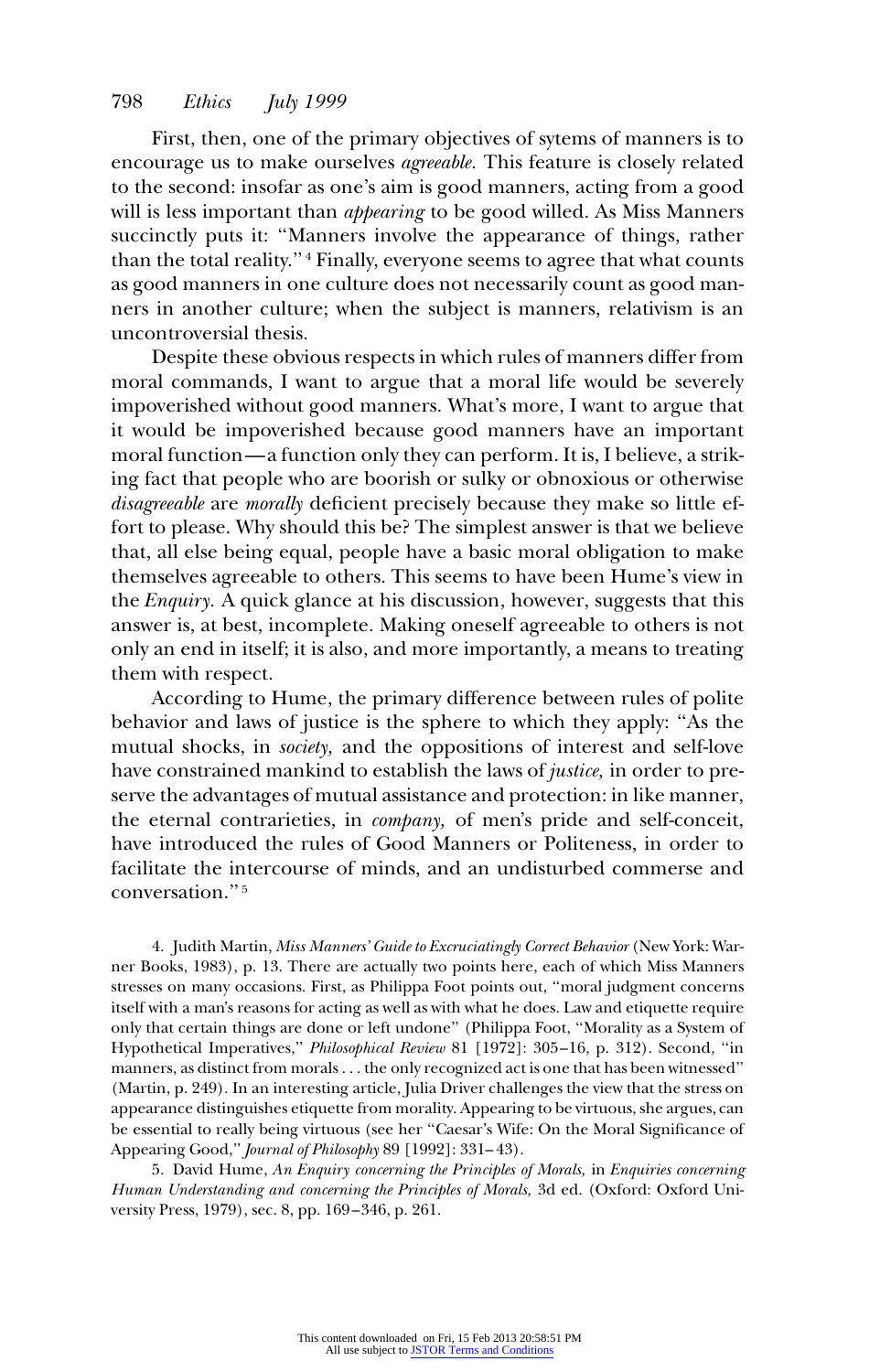Hume lists some of the ways in which expressions of pride and selfconceit are constrained by good manners: ''Among well-bred people, a mutual deference is affected; contempt of others disguised; authority concealed; attention given to each in his turn; and an easy stream of conversation maintained, without vehemence, without interruption, without eagerness for victory, and without any airs of superiority."<sup>6</sup>

Notice the priority Hume gives here to *appearances:* he speaks of ''affecting'' mutual deference, of ''disguising'' contempt, of avoiding "airs." This suggests another, more important, difference between the rules of manners and the laws of justice: whereas the latter impose limits on an individual's pursuit of her own self-interest, the former impose limits on an individual's doing things that *suggest* she *would* pursue her self-interest at the expense of others if given half a chance. The point of good manners is to create a certain appearance, to show others that one does not care overly much for one's own dear self.7

Hume is right to stress that the best way to accomplish this goal is to be considerate of others. He is also right that the things people do to show consideration are often ''immediately agreeable,'' and that this is what makes them suitable modes of showing consideration. Nonetheless, it seems to me that Hume's account of good manners is seriously inadequate; for it fails to do justice to the fact that good manners have a value independent of the pleasure they directly inspire. More particularly, Hume underestimates the contribution that good manners make to good morals; and (more importantly) he fails to appreciate the extent to which both this contribution and the more immediate pleasure we experience when we are treated politely reflect the fundamental moral purpose of polite behavior. I will take up each of these points in turn.

Try to consider, for a moment, what it would be like to live in a society in which there were no conventions of politeness. As Hume suggests, there would be much less social harmony: people would find one another's company far less tolerable; they would not be so favorably disposed toward one another; they would be far more likely to get on one another's nerves. It seems to me, moreover, that such social disharmony could not fail to adversely affect people's willingness to regulate their behavior according to certain principles of justice, and this for at least three reasons. First, people who feel anger and resentment toward one another are far less inclined to go out of their way to avoid harming one another. Second, people so ill equipped to be agreeable to one another are likely to keep at a distance from one another; and people thus alienated are less likely to care about one another's well-being. (I will come back to this point when, in the article's last section, I discuss the re-

7. It may well be, of course, that a person will have a better chance of creating this appearance if she really does care about the others. I owe this point to Jonathan Adler.

<sup>6.</sup> Ibid.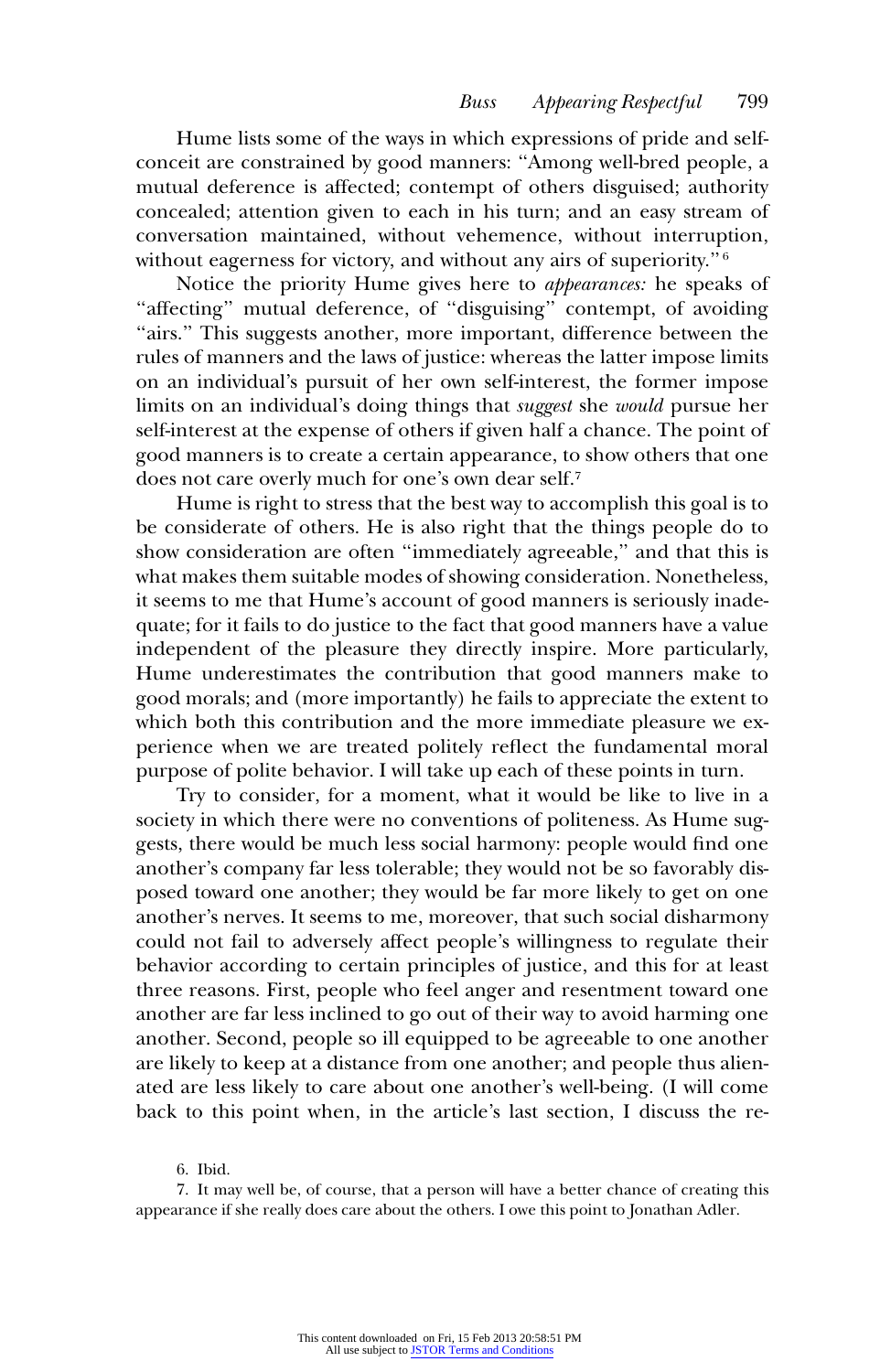quirement to ''mind one's own business.'') Finally, and most importantly, people who have never developed the habit of treating one another with courtesy are not constantly encouraged to take it for granted that people *deserve* to be so treated; that is, they are not conditioned to regard people as having a special dignity that imposes limitations on what it is reasonable for other people to do.

The importance of such conditioning has recently been called to our attention in a thought-provoking article by Cora Diamond. In ''Eating Meat and Eating People,'' Diamond suggests that our conventions of courtesy influence our assumptions about the moral status of human beings. The countless little rituals we enact to show one another consideration are, she argues, the means whereby we ''build our notion of human beings."<sup>8</sup> They are "the ways in which we mark what human life is,"<sup>9</sup> and, as such, they ''belong to the source of moral life.'' <sup>10</sup> From our earliest childhood, we learn that *Homo sapiens* is the sort of animal whose death it is appropriate to mark with a funeral, the sort of animal it is inappropriate to eat, the sort of animal it is inappropriate to kill for convenience or sport. These lessons contrast sharply with our lessons about nonhuman animals: as children we ''see insect pests killed, or spiders or snakes merely because they are distasteful; [we] hear about the killing of dangerous animals or of superfluous puppies and kittens, and are encouraged early to fish or collect butterflies—and so on."<sup>11</sup>

Again, the point is that human and nonhuman animals ''are not given for our thought independently of such a mass of ways of thinking about and responding to them."<sup>12</sup> Though Diamond does not herself stress the extent to which conventions of polite behavior figure among these ways of responding, she certainly means to include them. Indeed, she notes the moral significance of the fact that human beings are the only animals whose company we accept at the dinner table.<sup>13</sup>

Good manners, then, not only inspire good morals. They do so by constructing a conception of human beings as objects of moral concern. To learn that human beings are the sort of animal to whom one must say "please," "thank you," "excuse me," and "good morning," that one ought not to interrupt them when they are speaking, that one ought not to avoid eye contact and yet ought not to stare, that one ought not to

- 8. Diamond, p. 324.
- 9. Ibid., p. 325.

10. Ibid., p. 326. A difficulty for this account of the moral status of human beings is that it does not seem to allow for the possibility of a moral critique of the practices which contribute to the conception of what it is to be human. My own view is that our practices are not the only thing to which we can appeal to defend our views about what we owe one another. I take this for granted at the end of the article, when I call into question the requirement that people ''mind their own business.''

- 11. Ibid., p. 330.
- 12. Ibid., p. 331.
- 13. Ibid., p. 324. (''We are around the table and they are on it.'')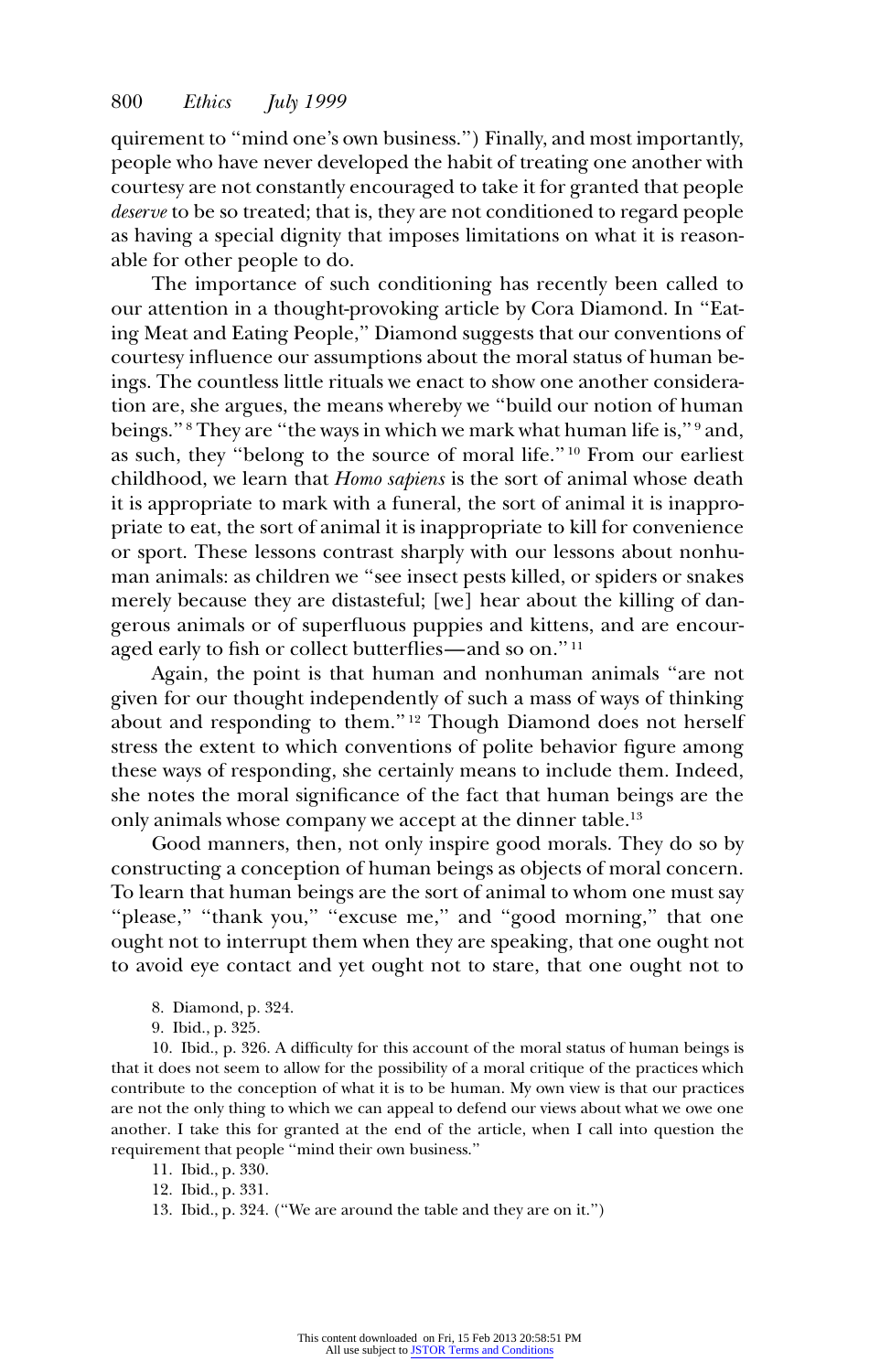crowd them and yet ought not to be standoffish, to learn all this and much more is to learn that human beings deserve to be treated with respect, that they are respectworthy, that is, that they have a dignity not shared by those whom one does not bother to treat with such deference and care.

It is a small step from noting *that* manners play a key role in our moral education to understanding *why* they are so well suited to playing this role. With this step, we arrive at the second, more fundamental, moral function of polite behavior: polite behavior not only has important moral *consequences;* it has an essentially moral *point.* Though Hume did not fully appreciate this point, he did remark upon it. Thus, consider the following observation in his discussion of ''qualities immediately agreeable to others'': ''Many of the forms of breeding are arbitrary and casual; but the thing expressed by them is still the same. A Spaniard goes out of his own house before his guest, to signify that he leaves him master of all. In other countries, the landlord walks out last, as a common mark of deference and regard.'' <sup>14</sup>

I would like to make three comments about this brief passage. First, Hume calls attention to the *expressive* function of manners: by behaving politely, we are, in effect, ''saying'' something to one another. Second, by Hume's own account, the message expressed is that we defer to another person because we hold him in regard. Third, Hume's insistence to the contrary notwithstanding, such expressive behavior is *not immediately* agreeable. The pleasure it inspires is *mediated* by the guest's appreciation of what is expressed. If this guest were ignorant of the symbolic significance of his host's behavior, his host would be powerless to please him with this behavior. Indeed, if the guest were a Spaniard in one of those ''other countries,'' he might even experience considerable *dis*pleasure.

Hume's remarks thus suggest that the reason why manners play such an important role in moral education is simply because they enable people to acknowledge one another's special dignity. This is their most basic purpose. An act of politeness may be intrinsically agreeable to others; and if it is intrinsically agreeable to others, this may be why it came to be regarded as a ''mark of deference.'' What *makes* it a mark of deference, however, is *not* that it is agreeable. Rather, it is a mark of deference because this is the expressive function that has been assigned to it. Though there is an obvious sense in which the point of behaving politely is to be agreeable, the point of being agreeable in this way is to acknowledge the dignity of others. Indeed, it is often only if this more basic point is appreciated that the behavior is capable of giving pleasure.

But why should we care so much about whether someone acknowledges our dignity? Why should we find it so disagreeable when someone fails to exhibit some mark of deference? The answer, I wish to suggest, is

14. Hume, p. 262.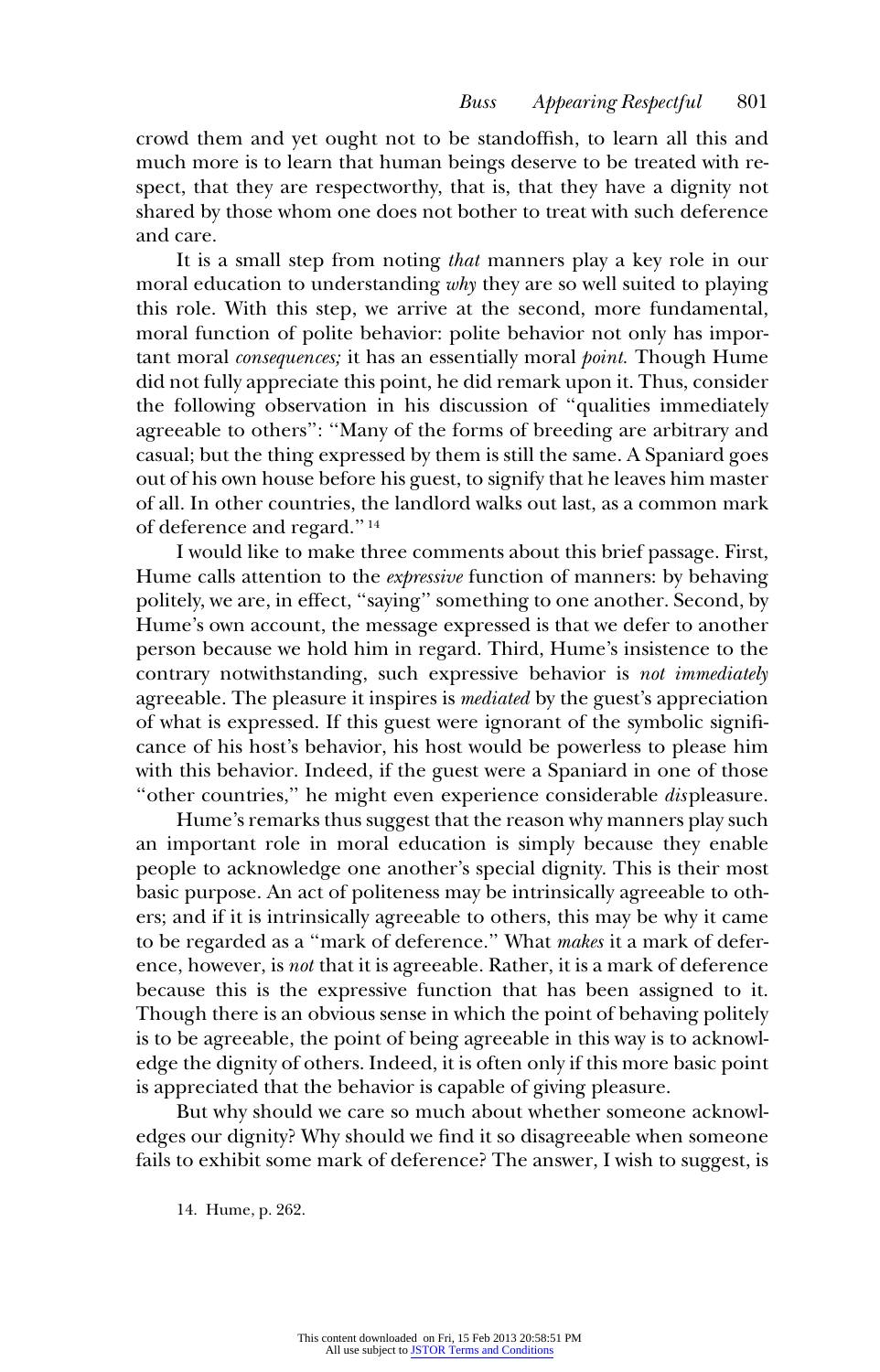simply that we believe we are worthy of respect, we believe that because we are respectworthy we deserve to be *treated with respect,* and we believe that being treated with *courtesy*—being *treated respectfully* —is a very important way—indeed, a necessary condition for the possibility—of being treated with respect.<sup>15</sup>

To treat people with respect is to act in a way that acknowledges their dignity, and to act this way *because* they have dignity. Moral philosophers have investigated the various ways we can make this acknowledgment *indirectly*. Very roughly: we indirectly acknowledge a person as respectworthy whenever we treat his interests and goals as constraints on our own most basic aims. There is, however, more to treating someone with respect than accommodating our ends to his. It is also essential that we more *directly* acknowledge that he is worthy of this accommodation; and in order to satisfy this requirement, we must treat him *politely.* When we treat one another politely, we are directly expressing respect for one another in the only way possible. We are, in effect, saying: ''I respect you,'' ''I acknowledge your dignity.'' <sup>16</sup>

The only way possible? Is there really no other means of acknowledging people directly? Instead of speaking the more subtle language of good manners, one could, of course, pepper one's conversation with the explicit assurance: ''You are worthy of respect.'' As far as I can tell, however, this would not be an alternative method of direct acknowledgment. For if the phrase really did function to directly acknowledge people's respectworthiness, it would, in effect, be a stand-in for ''please,'' ''thank you,'' and so on. When you wanted someone to pass you the salt, you would say, ''Pass the salt, you are worthy of respect''; and when someone passed you the salt, you and she would tell each other, ''You are worthy of respect,'' ''You are worthy of respect.'' This would be rather odd, to be sure, but not deeply different from the more specialized tokens of politeness with which we are familiar. Perhaps subtle alterations in tone of voice could pick up much of the slack. In any case, the practice would not be an alternative to being polite but just an alternative way of being polite. Nor would things be different for any other apparent alternative mode of direct acknowledgment: either it, too, would just be a different means of being polite, or it would not be a means of direct acknowledgment, after all.

15. Note that this answer is compatible with the fact that the pain we experience in being treated rudely is often, in part, the pain of being shunned, rejected, treated as an outsider. I will refer later to the capacity of manners to define in-groups. For now, it suffices to stress that the reason why it is so painful to be treated as an outsider is that this is one way of being treated as though one has less intrinsic worth than the insiders.

16. Note that an acknowledgment of dignity can be both direct and indirect. Thus, e.g., asking permission to smoke is both a way of saying, ''You are worthy of respect,'' and a way of adjusting one's ends to the ends of others.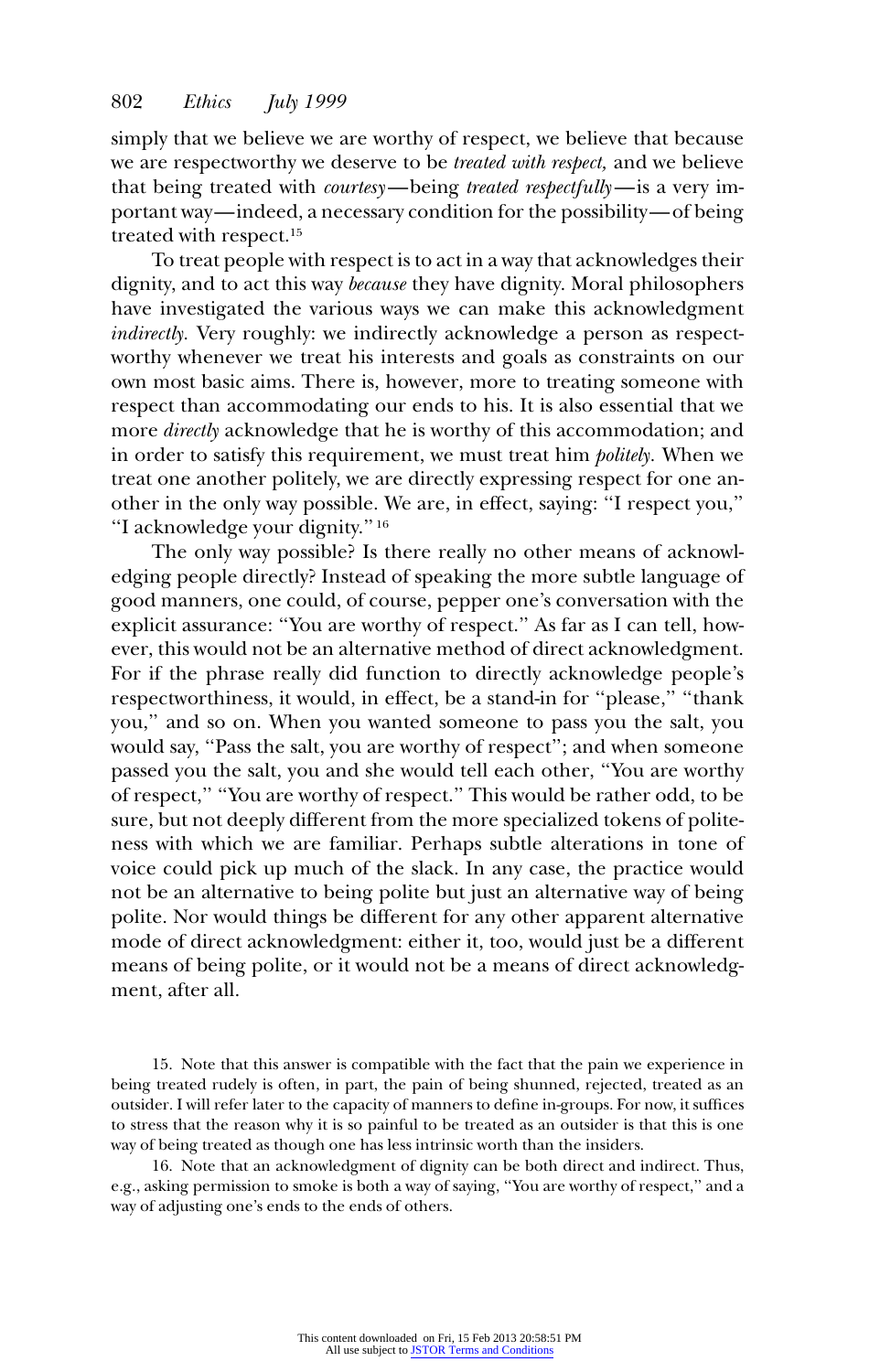Still, one might wonder whether treating people with respect really requires directly acknowledging their respectworthiness. I doubt whether this is the sort of thing that can be proved. Nonetheless, I hope to build on my discussion of Hume to show that a conception of treating people with respect which includes treating them politely is more compelling than the alternative conception, according to which treating people with respect is one thing, and behaving respectfully is another.

First, then, once we see polite behavior as essential to acknowledging the dignity of others, we can better understand the moral consequences of treating people rudely. I have already noted that when people treat one another rudely, they are less likely to accommodate their actions to others, or even to believe that they ought to. It is difficult to see why this would be so, if treating people rudely were not at odds with acknowledging their intrinsic value, their dignity, their worthiness of being treated with respect.

So, too, unless good manners are essential to acknowledging another's dignity, it is difficult to see why treating someone politely so often plays an essential role in enabling her to pursue her own ends. As John Rawls reminds us, when a person doubts that others regard her as respectworthy, she tends to doubt that her ''plan of life'' is ''worth carrying out,'' and that she has what it takes to carry out any life plan of value.17 But why does rude behavior have the power to create doubts of this sort? Because, I submit, good manners are essential to acknowledging the intrinsic value of anyone who deserves to be treated with respect. It is precisely because treating people with courtesy is a direct way of acknowledging their dignity that treating them rudely can undermine their belief in their own intrinsic worth.

Additional support for the moral importance of direct acknowledgment comes from cases of nonmoral acknowledgment. Consider, for example, what is required to acknowledge that someone (A) is an expert on some topic (X). When doing a research project on X, one ought to look up A's papers. But surely this indirect acknowledgment is not sufficient. If, for example, when one is discussing X with A (and others), one repeatedly interrupts A's attempts to explain something about X or responds to her comments with a sniff of the nose, a roll of the eyes, or a ''That's what *you* say,'' then one has failed to acknowledge her expertise (or has not acknowledged it enough, which comes to the same thing where giving people their due is concerned). Similarly, one does not adequately acknowledge A's skill at doing X if one hires her to do X, and yet in her presence enthusiastically praises the ability of others (and only others) to do X, gives them (and only them) awards for doing X, and so on.

17. John Rawls,*A Theory of Justice* (Cambridge, Mass.: Harvard University Press, 1971), p. 440.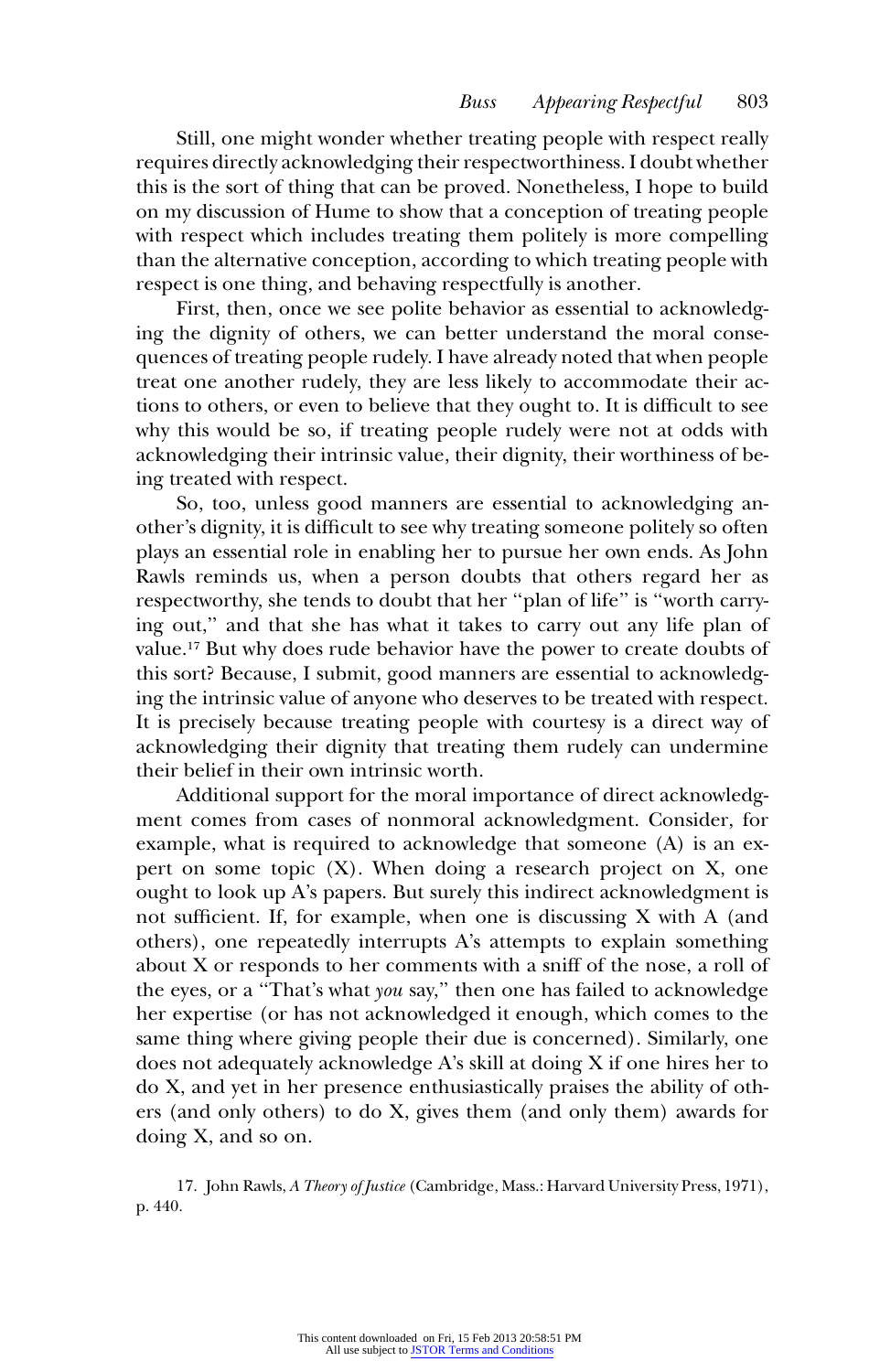To my mind, the most compelling reason for thinking that good manners have an essentially moral function and that this function is essential to treating persons with respect is that this is what is revealed by a simple exercise of the imagination. Consider what things would be like if there were a human community in which no human being violated the Kantian Categorical Imperative or had the least worry that others would do so. Would courtesy be pointless under these ideal conditions? Would polite behavior have no moral value? Would this imaginary kingdom be a ''kingdom of ends,'' in which the intrinsic value of each is acknowledged by all? The answer, it seems to me, is clearly ''no.'' Even if every citizen of the realm enabled every other citizen to exercise his capacity for rational choice, it would still be possible for these people to fail to treat one another with respect. For they would still be capable of hurting one another's feelings, offending one another's dignity, treating one another discourteously, inconsiderately, impolitely.

In short, even if I were confident that everyone in my community respected my right to choose and act ''autonomously,'' someone could still fail to treat me with respect if she stared off into the middle distance, or carefully examined her fingernails, whenever I tried to engage her in conversation. Someone can value me as a person without valuing my opinions. She can acknowledge my dignity as a person even if she condemns my opinions and actions on moral grounds. But she fails to treat me with respect if she makes no effort to hide her disinterest in, or contempt for, my feelings. When she treats me this way, she implies that my concerns, my feelings, my point of view do not matter, that is, that I have no intrinsic value, after all.18

Whereas acknowledging people *indirectly* involves considering how they feel about certain things, people, and projects, acknowledging people *directly* involves considering how they feel about having their feelings ignored. Prominent among this second group of feelings are shame and humiliation. When our words and deeds tell someone that it does not matter whether we hurt her feelings, we offend against her dignity by directly offending *her.*

But couldn't there be a ''kingdom of ends'' in which no behavior counted as rude? If this were a kingdom in which all behavior counted as polite, then it would not be a counterexample to the moral importance of direct acknowledgment. But what if it were a world in which no behavior counted as polite? In trying to imagine such a world, the best I can come up with is the ''world'' of many small children: though small children can easily provoke one another to tears, they generally do not take offense as readily as most adults; they say harsh things to each other,

18. As Henry Richardson has reminded me, international negotiations provide a vivid example of how important good manners are in this regard.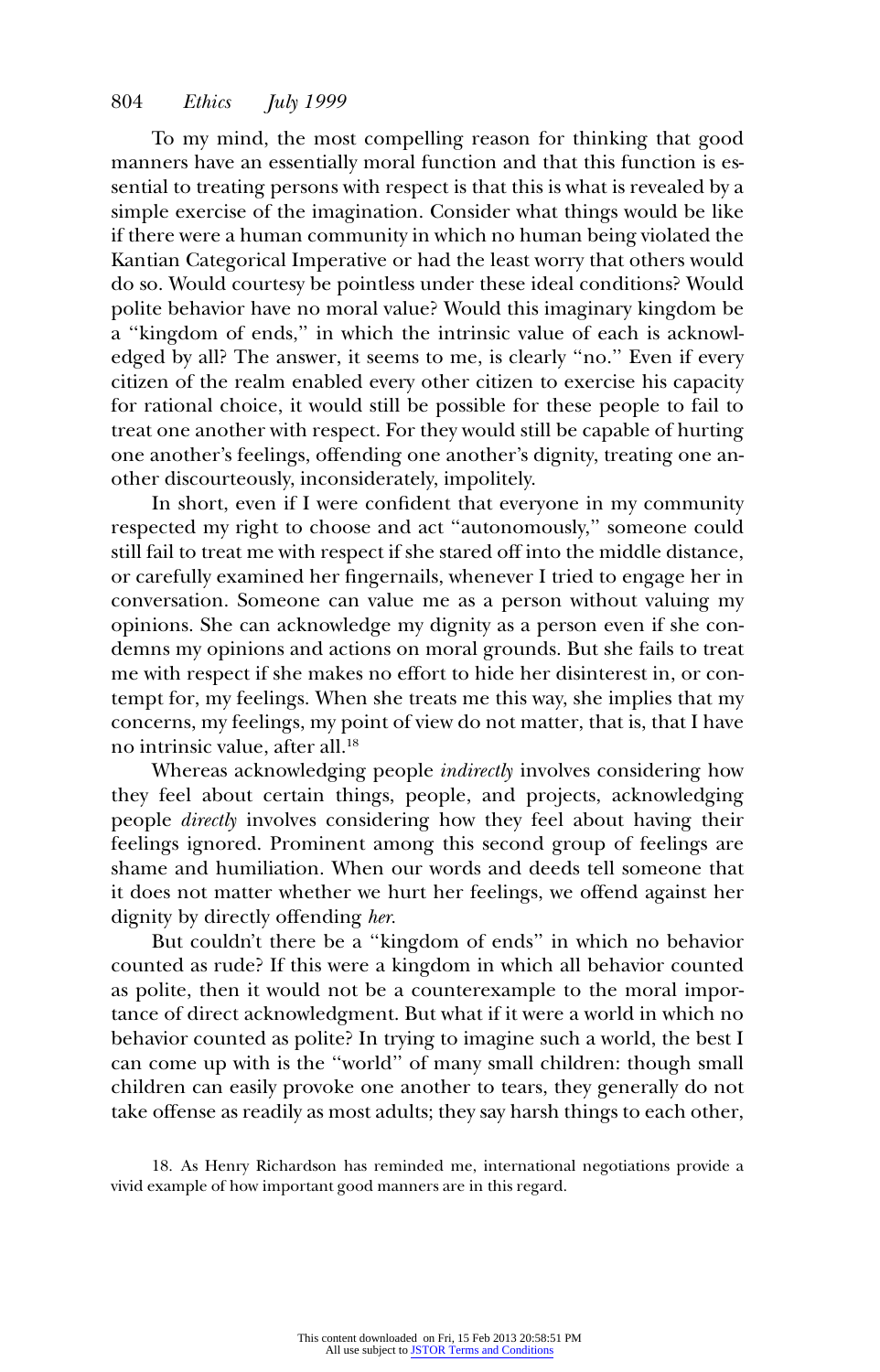or ignore each other, without seeming to notice that there is anything amiss. The ''world'' of small children is not, however, a counterexample to the moral importance of direct acknowledgment. For it is, essentially, a child's world, and so it is not populated by full-fledged moral agents. Good manners matter less to the inhabitants of this world because these little people have not yet figured out what they and their comrades are really worth, and because, as a consequence, they do not yet treat one another with respect.

Not only are good manners essential to treating people with respect, but this is the essential point of good manners. In making this claim, I do not mean to be saying anything about the origin of rules of courtesy. Like our moral code, our code of manners may have originated as a way to encourage peaceful coexistence among people, or as a way for the powerful to maintain control over the resentful weak, or as a way for the resentful weak to claim power for themselves. Even if one or more of these stories is true, and even if the code continues to serve its original purpose, we can still ask: what does the code mean now? what do its rules signify to those who accept its authority? If, as seems obvious, the essential point of these rules is to instruct people on how to treat each other respectfully, and if, as I have argued, treating people respectfully is essential to treating them with respect, then the essential point of good manners is a moral point: to enable us to treat one another with respect.

Of course, one can directly acknowledge someone's dignity, and then go right off to plot her murder. But notice that the ''polite'' behavior of such a person would almost surely be deemed hypocritical; and this judgment only makes sense if the behavior does, indeed, have the moral significance I am attributing to it. More importantly, this moral significance is perfectly compatible with my earlier concession that manners involve *appearances* and so may not be in harmony with reality. For this concession is perfectly compatible with the fact that *appearing* to respect people is essential to *really* respecting them.

The fact that being polite has a moral point is compatible with the fact that in order to acknowledge a person's dignity *indirectly*—that is, in order to accommodate our own ends to hers—we may sometimes have to treat her rudely. For example, we may have to violate certain rules of politeness in order to save someone's life. Situations in which one must be rude in order to do what is right are situations in which one has a more pressing moral obligation than the moral obligation to directly acknowledge another person's dignity, and so it is not possible to treat her with respect. Lawrence Becker has argued that in this sort of situation it is permissible for us to ''ignore'' considerations of good manners.19 It

<sup>19.</sup> Lawrence Becker, ''The Finality of Moral Judgments: A Reply to Mrs. Foot,''*Philosophical Review* 82 (1973): 364 –70, p. 369.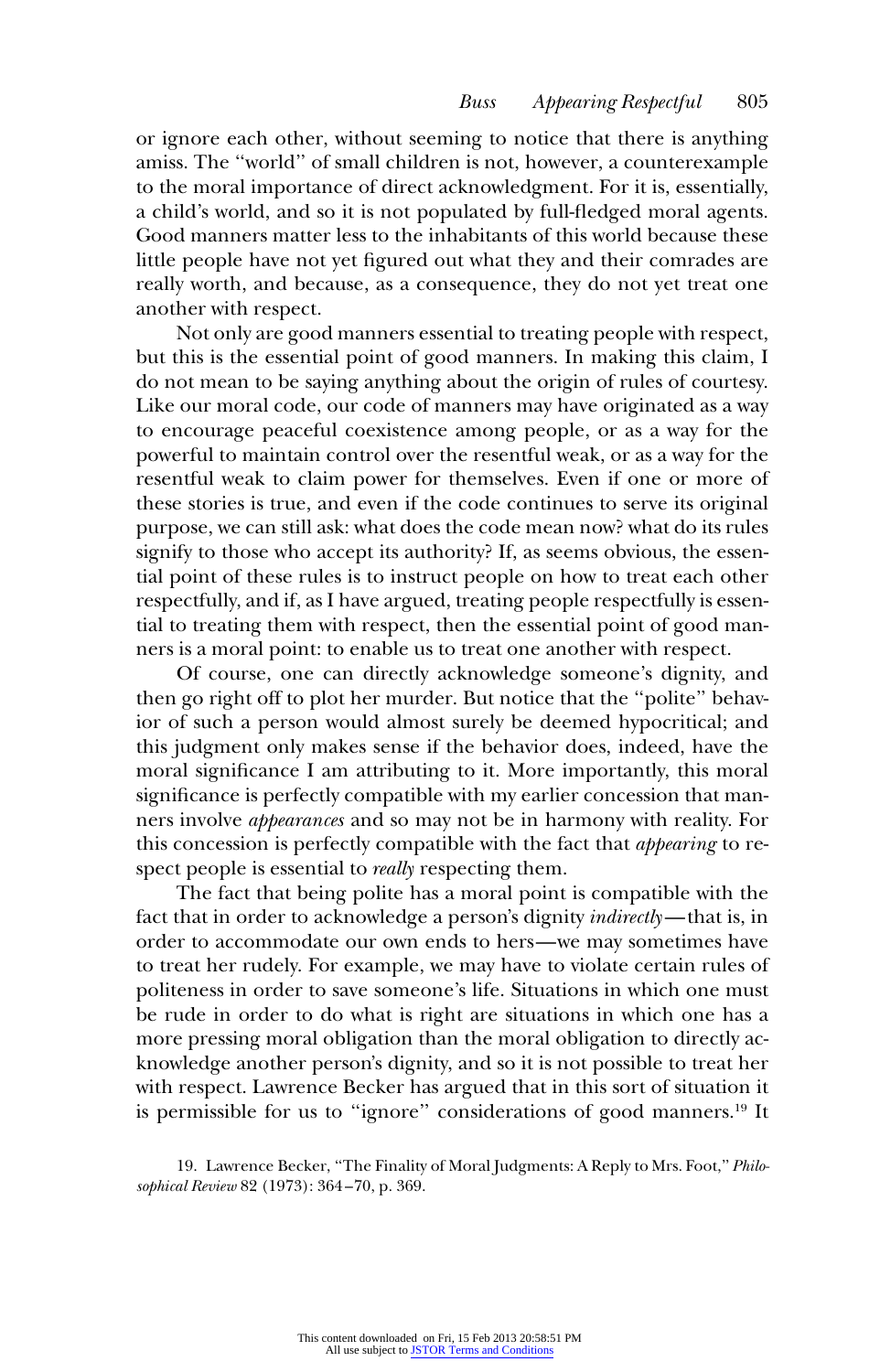seems to me, however, that, as in the most straightforward cases of conflicting moral claims, we are simply forced to recognize that other considerations have greater weight.<sup>20</sup>

When the behavior required in order to acknowledge another person *directly* conflicts with the behavior required in order to acknowledge her *indirectly,* the requirements of indirect acknowledgment are usually overriding. My account of manners helps explain why this is so. Take, first, the case in which the conflict concerns the treatment of a single person. As I already noted, it is hypocritical to express one's belief in someone's respectworthiness while doing what one can to set back her most serious interests. If one's harmful behavior is evident to her, then it devalues one's expressions of courtesy, for it indicates that these expressions do not really mean what they normally say. Since in such circumstances, one's polite gestures are nothing but empty gestures, they are not a form of direct acknowledgment.<sup>21</sup> So the choice in such cases is between acknowledging someone indirectly and not acknowledging her at all.

There are, of course, cases in which directly acknowledging someone's dignity plays a key role in preventing her from discovering that she is not being acknowledged indirectly: one's oh-so-polite behavior can convince the beneficiary of this behavior that one is truly committed to accommodating oneself to her interests and goals, even though nothing could be further from the truth. In such cases, nothing subverts the symbolic meaning of the polite behavior, however insincere it may be. Nonetheless, as far as I can tell, there is no reason for someone to favor direct acknowledgment over indirect acknowledgment in such cases; for in

20. Julia Driver has called my attention to a second situation of this sort. Suppose that Bob is a master criminal whom many young men admire and wish to emulate. And suppose that near the end of his life, he has a change of heart and wishes to discourage this admiration. Bob might ask others to treat him disrespectfully in order to make his position seem less desirable. Driver suggests that those who honored Bob's request would, in fact, be treating him with respect. It seems to me, however, that this is not the right way to describe the situation. Even if one's reason for treating someone rudely is because this is necessary to save his life or to accommodate his wishes, in treating him rudely one fails to treat him with respect. Examples such as Driver's simply show that direct and indirect acknowledgment are sometimes incompatible, and that it is thus not always possible to treat someone with respect. Polite behavior's essential role in treating people with respect is compatible with the fact that a person can ''betray his superficiality and small-mindedness by his overemphasis on good manners where their display is incompatible with deeper values'' (Felicia Ackerman, ''A Man by Nothing Is So Well Betrayed as by His Manners: Politeness as a Virtue,'' *Midwest Studies in Philosophy* 13 [1998]: 250–58, p. 257).

21. It is unclear to me just when failures of indirect acknowledgment render attempts at direct acknowledgment fruitless. It seems, e.g., that a master can succeed in treating his slave politely, despite failing to accommodate her most basic interests. But perhaps this is true only insofar as the rights violation consists of the basic fact that he owns her. If he were to rape her, his courteous behavior the next day would surely add insult to injury.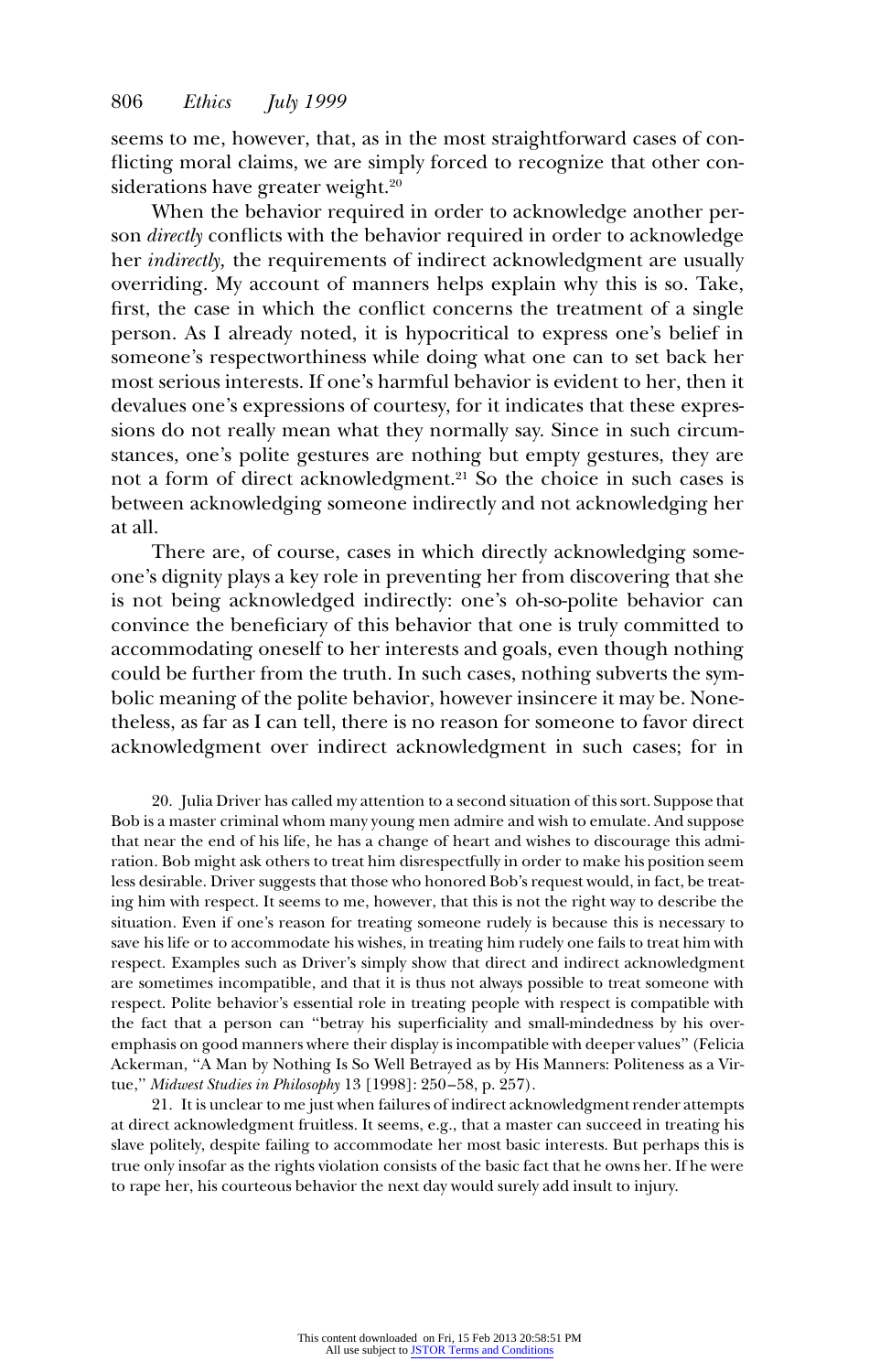such cases one is not forced to choose between the two sorts of acknowledgment.

But what about those rare occasions on which no reconciliation is possible, occasions on which one must treat someone rudely in order to accommodate her capacity for rational choice—or in order to accommodate this capacity in others? It seems to me that to determine which requirements have priority in such cases we must simply employ whatever balancing test we use to adjudicate among competing rights. Perhaps it will turn out that it is always more important to acknowledge people *indirectly* than to acknowledge them *directly.* But I doubt it. There are probably many occasions on which we ought to break a promise, or trespass on someone's property, or even cause someone minor physical pain in order to avoid hurting someone's feelings, or offending her in some other way.

The fact that rules of manners tend to be trumped by other moral rules has been attributed to the fact that demands of manners have weaker "binding force" than most demands of morality.<sup>22</sup> But if this explanation is meant to add something to the one I have just offered myself, then it is (at best) misleading. To avoid confusion, we need to distinguish the ways in which rules of manners are ''less binding'' than other moral rules from the ways in which they are at least as binding. First, then, if rules of manners are less binding, this is *not* because they are any less authoritative: whether they apply to us is no more a matter of choice than whether any other moral demands apply to us. It is no more up to us whether we ought to behave rudely than it is up to us whether we ought to break a promise: if we know that a given action would be rude in a given context, our obligation to refrain from performing it is no more nor less negotiable than our obligation to keep our promises.<sup>23</sup> Like the obligation to keep our promises, the obligation to behave politely is not always overriding; but clearly this does not disqualify it as a genuine obligation.

Rules of polite behavior are less binding in the sense that it is often appropriate to override them. They are also less binding in two other respects. First, as I noted earlier, particular rules of polite behavior vary from social group to social group far more than do other moral rules; they bind the members of one group without necessarily binding anyone else. Again, my account of manners helps to explain why this is so: good manners are morally significant because they have *symbolic* significance, and there are few limits to the symbolic meaning that a group of people can assign to any given act.

22. The phrase comes from Foot.

23. Foot herself makes this point when she calls attention to the sense in which imperatives of etiquette are categorical.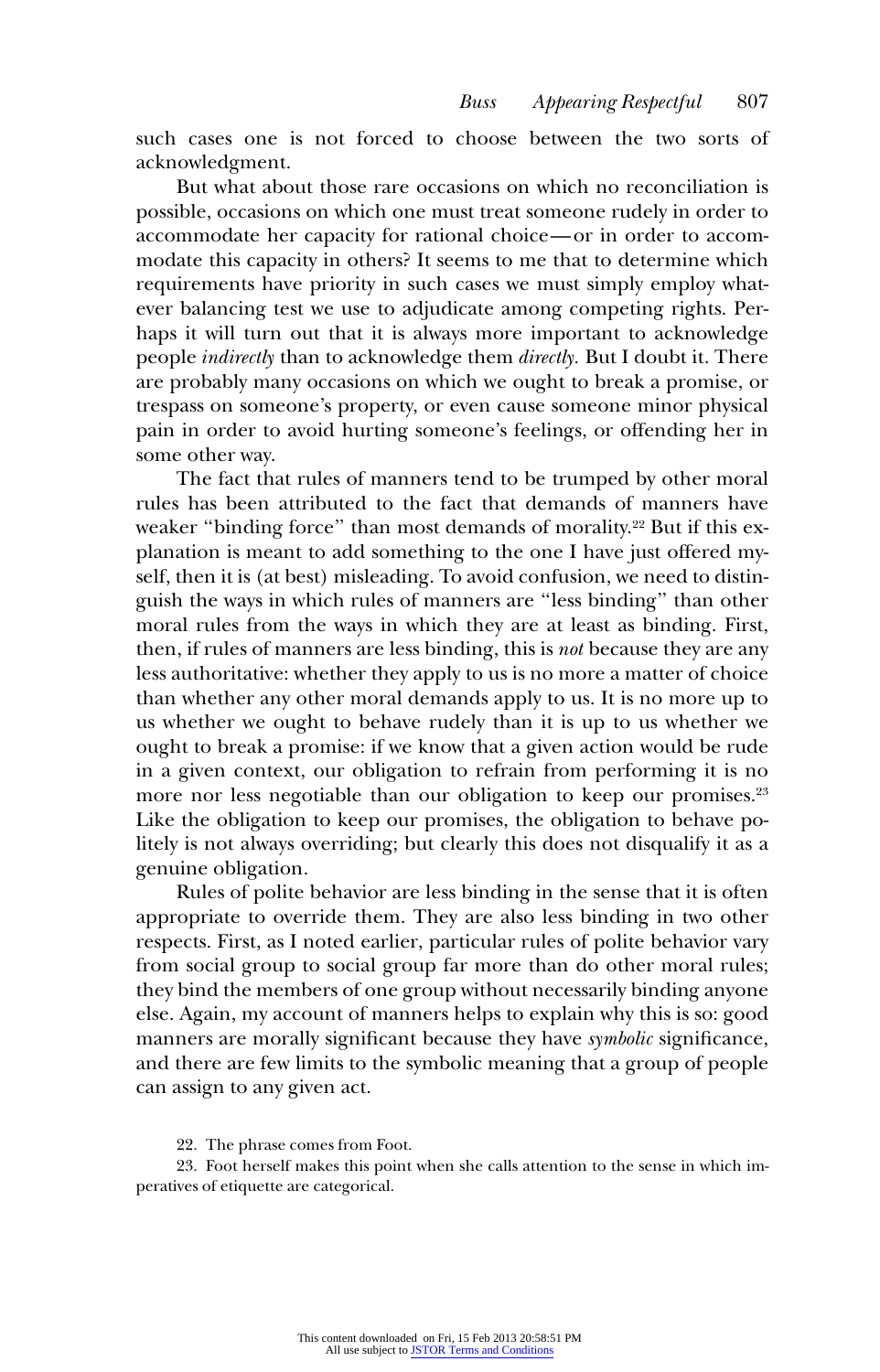This also explains why the requirements of manners are less binding in the further respect that our code of manners counsels us to violate its own rules on occasion, even when these rules are not in conflict with one another. Since the point of good manners is to let someone know that one recognizes her dignity, one must be sensitive to how she will interpret one's behavior. If she is likely to mistake one's courtesy for discourtesy, it may be advisable to break the rules—*not,* again, because it may be advisable to ''ignore'' considerations of manners altogether but precisely because in order to treat her politely, one must ignore one's own particular code of polite behavior. (I will return to this point later when I discuss the ''code of the street.'')

There is, finally, one respect in which codes of manners are *more* binding than other moral codes: they leave less room for ''neutral'' behavior, which is neither morally praiseworthy nor morally criticizable. As long as we refrain from harming others, and as long as we come to the aid of some of them some of the time, we satisfy the demand to acknowledge other persons indirectly. In contrast, there is hardly a human interaction in which a code of manners does not require certain quite specific behavior. Are we meeting someone for the first time? Then we had better look him in the eye, offer our hand, and say, ''Hello. How do you do? Nice to meet you,'' or something pretty similar to this. Are we visiting a friend (at home, at work, in the hospital)? eating at a restaurant? driving through town? asking for directions? On each of these occasions, and on most others too, there is something in particular (and usually *several* things) we must do to avoid being rude. My point is not that the rules of manners apply on more occasions than do other moral rules; after all, there are very few occasions on which it is appropriate to kill someone. Rather, my point is that whereas a wide range of behavior counts as ''refraining from killing someone,'' there are far fewer ways to assure someone that she has the sort of value that makes it unthinkable to kill her, except in self-defense.<sup>24</sup> This feature of manners is linked to its importance as a *constant* reminder that persons are worthy of respect: it cannot serve this function unless there are many occasions on which there is something rather particular people must be sure to do in order to be polite to one another.25

According to Miss Manners, when we violate some code of polite behavior, we typically feel ''embarrassment'' rather than a ''troubled conscience.'' <sup>26</sup> Paradigmatic *moral* failures are not of this sort. But this

25. The importance of this point was called to my attention by Alexander Nehamas.

26. Martin, p. 10. According to Gabriele Taylor, embarrassment is occasioned by ''failures to present oneself in an appropriate manner to a given audience'' (Gabriele Taylor, *Pride, Shame, and Guilt: Emotions of Self-assessment* [Oxford: Oxford University Press,

<sup>24.</sup> At the end of the article, I remind the reader that though our options for avoiding rudeness are relatively restricted, codes of polite behavior provide us with more than one script for most occasions.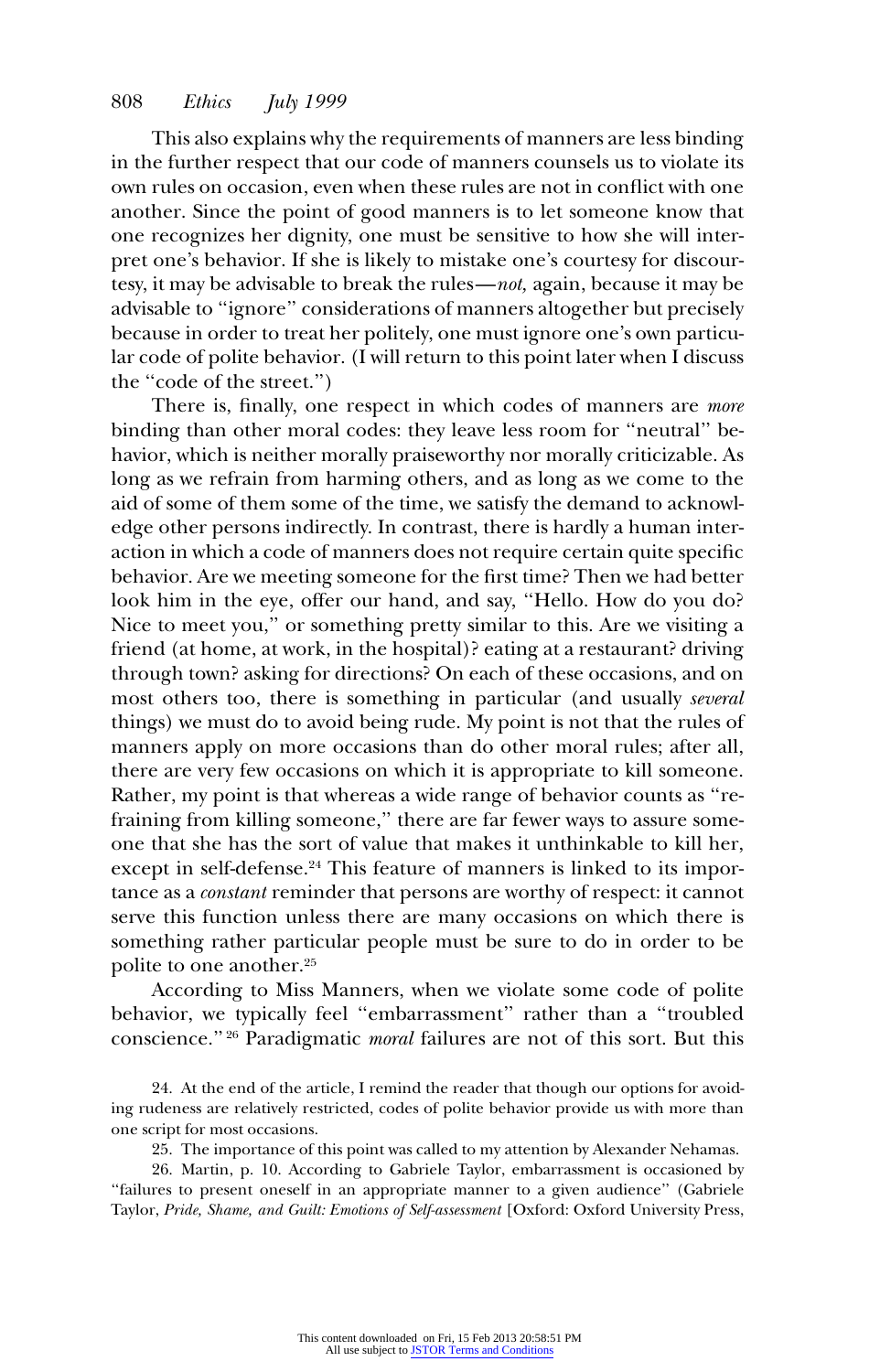obvious contrast between violations of paradigmatic moral laws and violations of rules of manners does not show that manners have less ''binding force'' than morals; nor, more generally, does it challenge the moral status of manners. Manners are morally significant, I have argued, because appearing respectful is morally significant. This does not mean that a mistake in manners has the same significance as other moral mistakes. But it does mean that someone ought to have a troubled conscience if the reason why she made a mistake in manners is because she was indifferent to the moral value of appearances. Being indifferent being immune to feeling embarrassed or ashamed or remorseful about lapses in courtesy—is not a moral option.

I have noted that because convention plays such an important role in what counts as a token of respect, codes of manners vary greatly from place to place and era to era. In particular, they vary to a much greater extent than most other codes of morality. Nonetheless, as long as manners have a purpose, and as long as this is a purpose which, in principle, a code of manners might fail to achieve, there are nonconventional limits to what could possibly count as good manners. If, as I have suggested, rules of manners are rules for expressing respect, the main point of which is to enable people to directly acknowledge the intrinsic value of others, then it is possible for there to be codes of manners which are bad codes of manners, that is, codes of bad manners. We are committed to this possibility, if we believe that people ought to respect one another no matter what their particular way of life, and if we also believe that there are nonconventional limits to what can count as directly acknowledging another person's dignity. Just as from a moral point of view, we can criticize a moral code for failing to appreciate that all persons are intrinsically valuable, so too, from the point of view of manners, we can criticize a code of manners for failing to appreciate that all persons are intrinsically valuable.

Again, it is important to stress that the possibility of this sort of criticism is perfectly compatible with the possibility that our own code of manners can be traced to a time in which very few people were deemed worthy of respect. And again, an analogy helps make the point. Even if many of our fundamental moral rules had their origin in religious beliefs which most of us no longer accept, and even if the first people who took these rules seriously did not believe that all people are intrinsically valuable *as persons,* we can appeal to our present understanding of what justifies the rules in order to criticize codes of behavior that instruct certain people to ignore the interests and concerns of certain other people. So,

<sup>1985],</sup> p. 74). ''The overall demand of the situation [that inspires embarrassment] is always that [the person] make a certain impression or correct a certain impression which he thinks the audience is left with either because of his own behavior or because of the behavior of a member of his group with whom he thinks he will be identified'' (p. 75).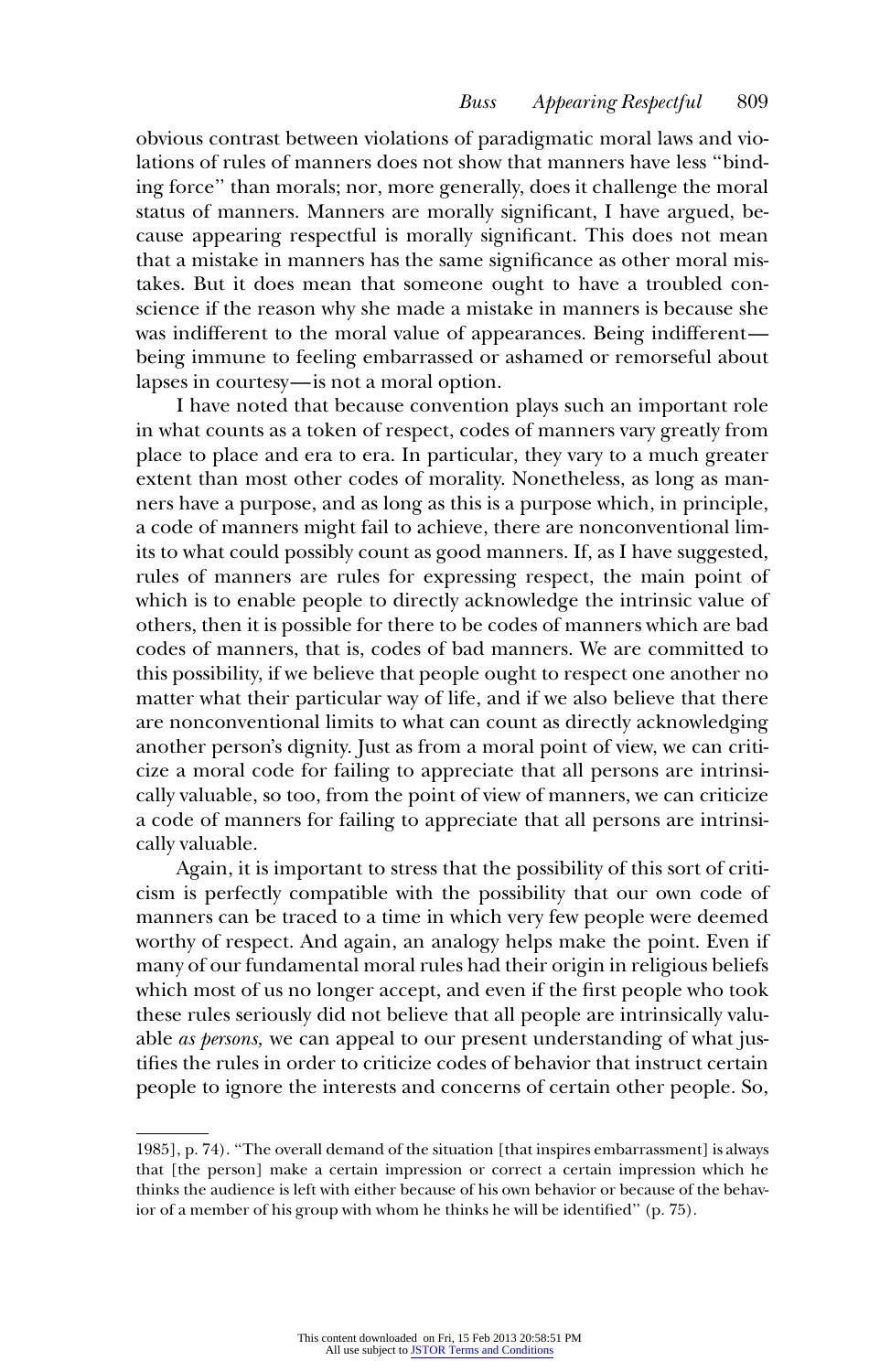too, even if our fundamental rules of good manners have their origin in antidemocratic beliefs about the significance of class and caste, so that the first people who took these rules seriously did not believe that all people are intrinsically valuable *as persons,* we can appeal to our present understanding of what justifies the rules to criticize codes of behavior that instruct certain people not to bother letting certain other people know that their interests and concerns are important. In the first case, we charge the code with being immoral; in the second case, we charge it with being a code of bad manners.

Of course, any claim that a code of behavior is a code of bad manners can be challenged as an expression of cultural bias. But in this respect, too, manners are on an equal footing with the rest of morality. In other words, we have no better reason for thinking that there are considerations internal to *morality* which can give us good grounds for condemning a given code of behavior than we have for thinking that there are considerations internal to *manners* which can give us good grounds for condemning a given code of behavior.

Some codes of behavior single out certain persons for rude, even contemptuous, treatment. Consider the case of India. Until recently, Brahmins adhered strictly to a code of behavior that stipulated ''various kinds of ritualized humiliations and insults that Untouchables [were] obliged to undergo as part of the norms of avoidance and social distance that [were] aimed at maintaining the cultural definition of Untouchables as inherently inferior and impure."<sup>27</sup> The code also required the untouchables to acknowledge their own worthlessness in various ways. They were ''obliged to call their children 'calves' or some other term denoting young animals. When addressing Brahmins, [they could never use] the first-person pronoun 'I' to refer to themselves, but rather were required to say something like 'Your humble dog respectfully requests.''' <sup>28</sup>

Such a code is not acceptable from the point of view of manners. The behavior it sanctions is not only immoral but impolite, discourteous, inconsiderate in the extreme. This is not because the code is hierarchical. Though we might criticize this aspect of the code from the point of view of justice, it is perfectly possible for rules that distinguish among classes (or castes) to enable each person to treat every other with dignity and courtesy. Indeed, it is precisely because class-sensitive rules of manners can provide members of each class with ways of treating members

27. Charles P. Flynn, *Insult and Society: Patterns of Comparative Interaction* (Port Washington, N.Y.: Kennikat, 1977), p. 44.

28. Ibid., p. 45. Felicia Ackerman acknowledges that such cases are ''debased'' ''systems of politeness.'' ''At most,'' she claims, ''this seems to be a one-way system of politeness, where members of the subordinate class have obligations to members of the superior class, but not vice-versa'' (Ackerman, p. 253). My point is that such ''one-way systems'' can be criticized from the point of view of manners itself for encouraging certain people to treat others impolitely.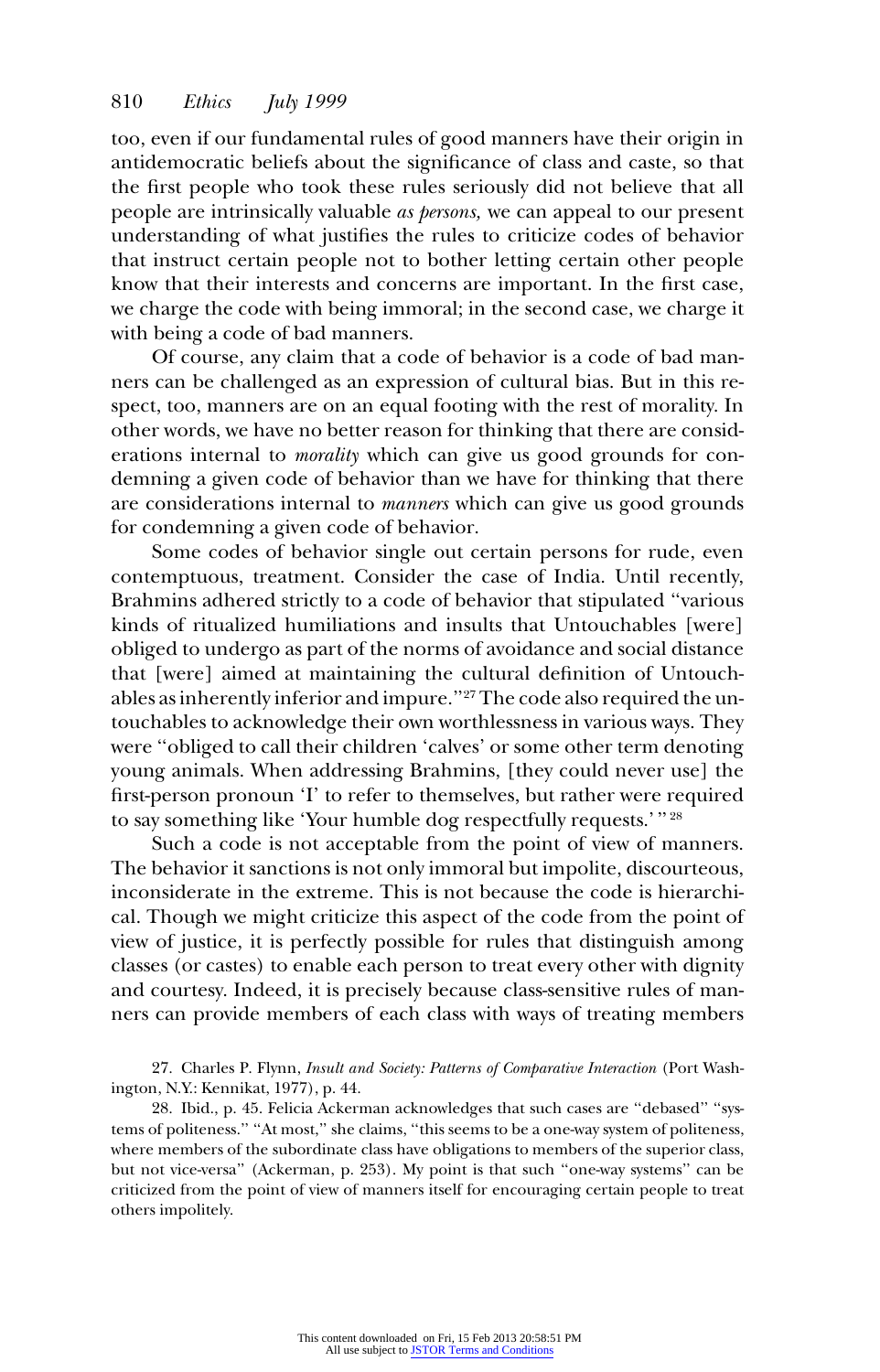of the other classes politely that when someone from the upper class breaks these rules in his interaction with someone in the lower class, the latter may quite reasonably take offense at the former's ''familiarity.''

The problem with the Indian code, from the point of view of manners, is that it tells people in one group to treat people in another group discourteously; and it tells people in this other group that they do not deserve polite treatment since, after all, they are altogether lacking in dignity.29 This is also the problem with the racist code of behavior to which so many in our own country adhered before and after the emancipation of the slaves. The racist code can be criticized from the point of view of manners because it perverted the proper function of manners: it instructed whites not to acknowledge blacks as worthy of respect.

If certain people are systematically excluded from the community of those whose dignity must be directly acknowledged, then, necessarily, they are systematically treated impolitely. But for all I have said, a code need not go this far to be a code of bad manners. That is, for all I have said, a code of manners could be a code of bad manners even if it stipulates modes of expressing deference to every mentally competent adult human being. In speaking of the caste system, I noted that its hierarchical structure is not what makes it unacceptable from the point of view of manners: a code of manners can encourage us to treat all people respectfully without encouraging us to treat all people the same.<sup>30</sup> Nonetheless, there are limits to how differently we can treat certain people without ceasing to express the view that they, too, have the dignity which does not vary from person to person. Perhaps, from the point of view of manners, there is nothing wrong with a code that tells students to defer to teachers in ways that teachers need not defer to students or a code that tells children (even adult children) to defer to their parents in ways that their parents need not defer to them. Perhaps, from the point of view of manners, there is nothing wrong with a code that tells us to address visiting dignitaries, employers, doctors, and so on with greater formality than we use in addressing our friends. But what about a code that requires men (and only men) to hold the door open for women (and only women)? that tells men to pull the chair out for women, to tip their hats to women, and so on?

Reasonable people can (and do) disagree about whether the code

29. Insofar as the code of the Indian caste system is intended to ensure certain people against contamination by others, those who live by the code do not take it to be a code of manners. But it is important to see that this is irrelevant to whether it can be criticized from the point of view of manners—just as it is irrelevant to whether it can be criticized from the point of view of morality.

30. As Ronald Dworkin puts it, the duty to treat people as equals is not the duty to treat them equally (Ronald Dworkin, ''DeFunis v. Sweatt,'' in *Equality and Preferential Treatment,* ed. Marshall Cohen et al. [Princeton, NJ: Princeton University Press, 1977], pp. 67– 68).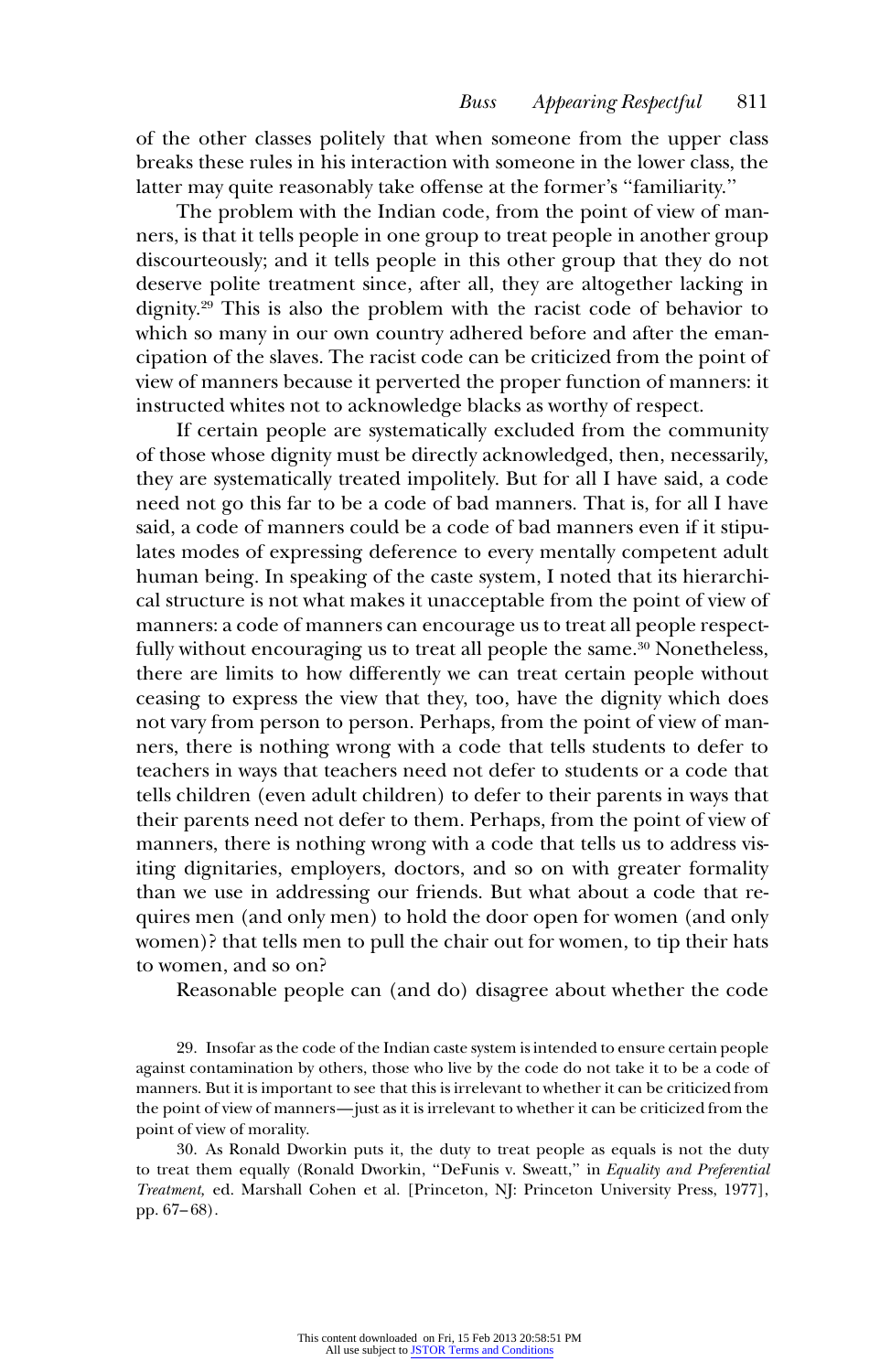of manners to which these imperatives belong is a code that permits all persons to treat all other persons respectfully.<sup>31</sup> The disagreement is not over whether the code reflects and reinforces discrimination against women. Both sides can grant that it is, in this sense, a sexist code, and that it can and ought to be criticized as such. The point of contention concerns a more fundamental question regarding the evaluation of codes of manners: when these codes stand in various intricate causal relations to various unjust practices, is it appropriate to regard the beliefs that underlie the injustice as an essential part of the message that is communicated by the behavior required by the code?

Those who favor an affirmative answer to this question are inclined to think that the requirements of the sexist code prevent men from directly acknowledging the dignity of women. On this view, the code instructs men to behave in ways that, in effect, tell women that they are inferior beings. So, the problem with the code is a problem internal to manners: it is precisely because the required behavior expresses a lack of respect for women that it encourages men (and women too) to regard women as the sort of beings who do not deserve the opportunity to vote or to pursue the careers of their choice.<sup>32</sup>

According to the opposing view, the sexist code of manners cannot be criticized from the point of view of manners itself, for it permits all people to express a respectful attitude toward all others. Whereas the critics assimilate the sexist code to the racist code mentioned above, the defenders assimilate it to codes that require the differential treatment of teachers and students, parents and children. It must be possible, they argue, to acknowledge a person's dignity in ways that also acknowledge some way(s) in which she differs from other persons. What is wrong with the code is not that it prevents men from directly acknowledging women as worthy of respect but that it reflects and contributes to the view that women are different from men in ways they are not. (Teachers really are different from their students in morally relevant respects; but men really are not different from women in morally relevant respects.) It is thus unacceptable from a point of view *external* to manners.

It is important to distinguish the claim that a code of manners can be a code of bad manners from the claim that someone can behave impolitely by conforming her behavior to some rule of manners. Even if a code of manners is a code of good manners, it can, on occasion, be used for other purposes. Just as in speaking sarcastically, we mean the opposite of what we say, so, too, rules of politeness can be used to make people

<sup>31.</sup> I thank the members of Philamore for helping me to appreciate the extent and the nature of this disagreement.

<sup>32.</sup> Note that the person who defends this view might be willing to say that a man who refrains from holding the door open for a woman behaves ''impolitely.'' But by this he will only mean that such behavior is widely thought to be impolite by those in the man's community.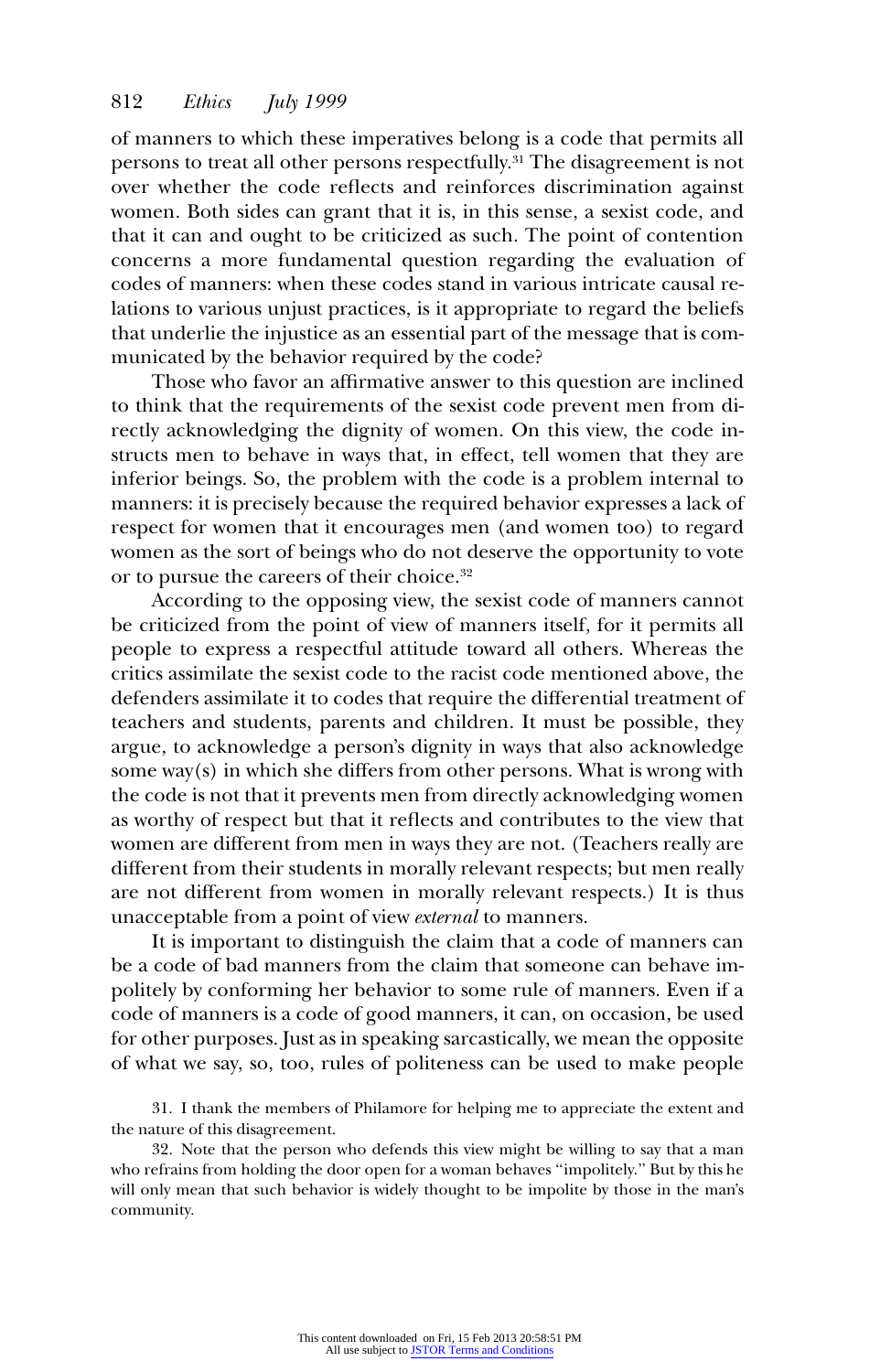uncomfortable, and even upset. In particular, precisely because rules of manners vary from group to group, they can be used to remind others that they are outsiders. When someone does this she is not behaving politely, even though her behavior conforms to a rule of manners that is perfectly acceptable in itself. Thus, someone who makes a point of treating a shy stranger with the formality her in-group deems proper may well be guilty of rudeness.

\*\*\*

Again, it is not possible to prove that one conception of manners is superior to all others. Nonetheless, I believe I can strengthen the case for the view I have been advocating here by considering the light it sheds on a code of behavior that is playing an increasingly influential role in the life of our cities: ''the code of the street.'' The basic idea of the street code is that in order to avoid being ''dissed,'' one must demonstrate that one is not to be ''messed with''; and this often requires that one treat other people as mere means. According to Elijah Anderson, a social scientist who has recently studied the code, there is a ''widespread belief that one of the most effective ways of gaining respect is to manifest 'nerve.' Nerve is shown when one takes another person's possessions (the more valuable the better), 'messes with' someone's woman, throws the first punch, 'gets in someone's face,' or pulls a trigger.'' <sup>33</sup>

There is something deeply problematic about this code of behavior. But what, exactly, is the problem? Clearly, the code discourages people from acknowledging one another *indirectly:* it is a bad code because it tells people to ignore the interests and concerns of certain (most) other people. But this is not the whole story. For this problem reflects the further fact that the code tells people that it is inappropriate to express themselves respectfully to certain (most) other people. At one level, this is because, according to the street code, people are not worthy of respect unless they have certain ''trophies,'' and these trophies are in short supply. As Anderson points out, this turns earning respect into a zerosum game.34 And since, according to the code, one does not *deserve* to be treated respectfully unless one has *earned* respect, the result is that many (indeed, most) people are declared by the code to be unworthy.

The connection between deserving respect and earning respect is the deeper, more fundamental explanation of why the street code is unacceptable from the point of view of manners. To understand the problem it will help to consider for a moment the testimony of one who has lived by the code. ''Where I lived,'' writes Sanyika Shakur, aka Monster

<sup>33.</sup> Elijah Anderson, ''The Code of the Street: How the Inner-city Environment Fosters a Need for Respect and a Self-image Based on Violence,'' *Atlantic Monthly* (May 1994), p. 89.

<sup>34.</sup> Ibid., p. 92.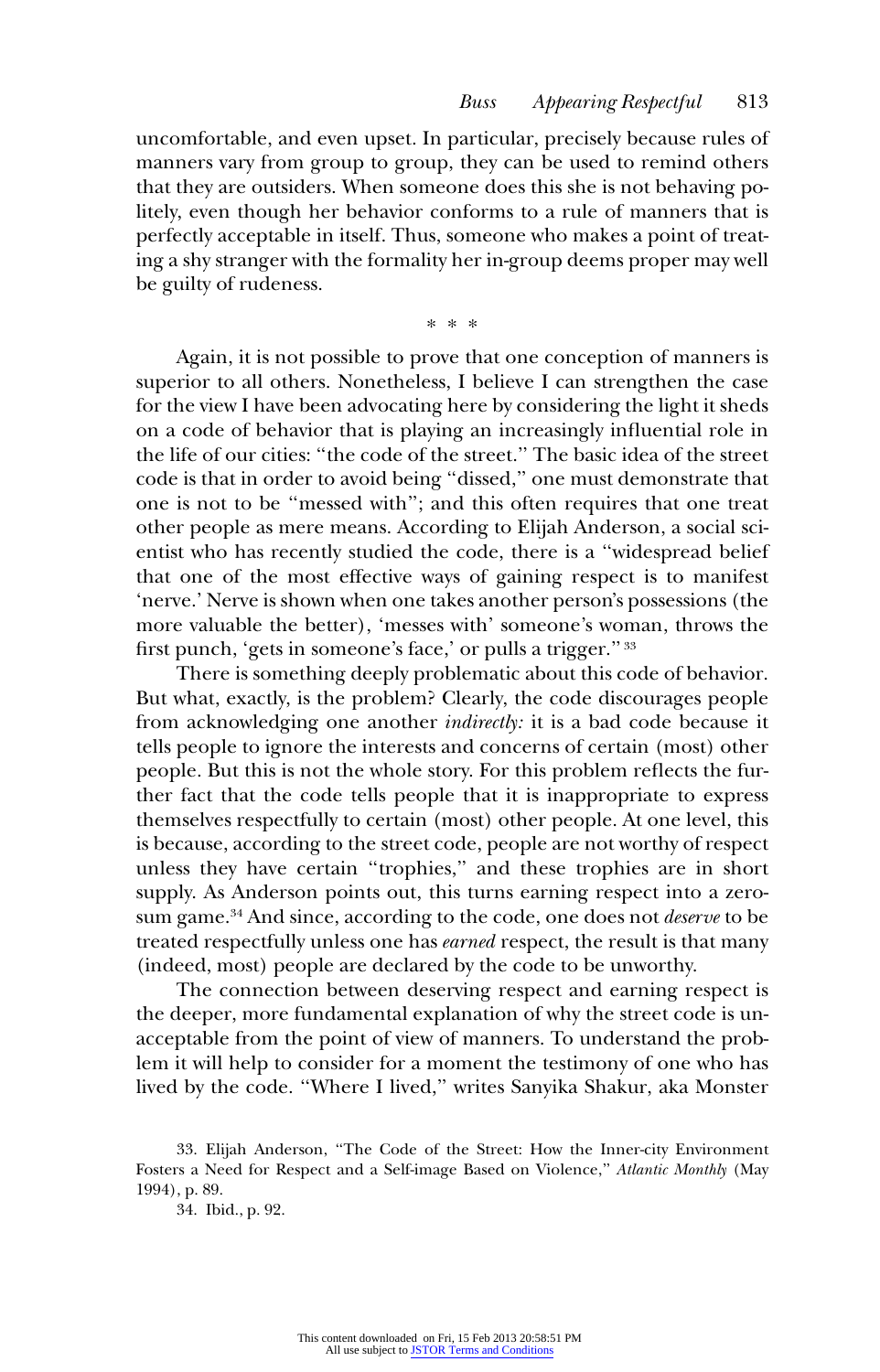Kody Scott, ''stepping on someone's shoe was a capital offense punishable by death. This was not just in a few isolated instances, or as a result of one or two hotheads, but a recognized given for the crime of disrespect. Regardless of the condition of the shoes, the underlying factor that usually got you killed was the principle. The principle is respect, a linchpin critical to relations between all people, but magnified by thirty in the ghettos and slums across America.'' <sup>35</sup>

Anderson notes that ''for people who are unfamiliar with the code —generally people who live outside the inner city—the concern with respect in the most ordinary interactions can be frightening and incomprehensible.'' <sup>36</sup> But this misdiagnoses the perversity of the rule Shakur describes. Nothing is more typically human than ''the concern with respect in the most ordinary interactions.'' Think of the significance we attribute to the subtlest gestures (the curl of the lip, the raised eyebrows), the slightest differences in vocal tone. It is hardly an extraordinary occurrence, moreover, for someone to take great offense at a simple act that does him no material injury. Think of how very distressed we become when someone points his hand in our general direction while raising his middle finger.

Still, there *is* something wrong with the situation Shakur describes, and his remarks provide the clue. The problem, he suggests, lies not with the number or type of social interactions that contain the potential for showing or withholding signs of respect. Rather, the problem lies with the exaggerated significance attributed to each of these symbolic expressions: rude behavior is not really so important that it justifies fighting to the death.

I think this diagnosis is right as far as it goes. But it still does not go far enough. To get the full story we have to ask ourselves *why* the practitioners of street manners place too much value on giving and withholding marks of respect. The answer is, I believe, that the code of the street downplays the role that marks of respect play in enabling people to *acknowledge* one another's respectworthiness, subordinating this role to the role they play in *conferring* respectworthiness. People raised according to the code of the street are encouraged to think that they have no value independent of the value they acquire from being acknowledged by others. Of course, their worth will increase if they have trophies of various kinds. But trophies themselves confer value only insofar as they elicit recognition from others. According to the code of the street, when someone fails to acknowledge you, you have no value; when someone offends you, you have no dignity. This is why men of the street attribute so much

35. Sanyika Shakur, *Monster: The Autobiography of an L.A. Gang Member* (New York: Penguin, 1993), p. 102.

36. Anderson, p. 92.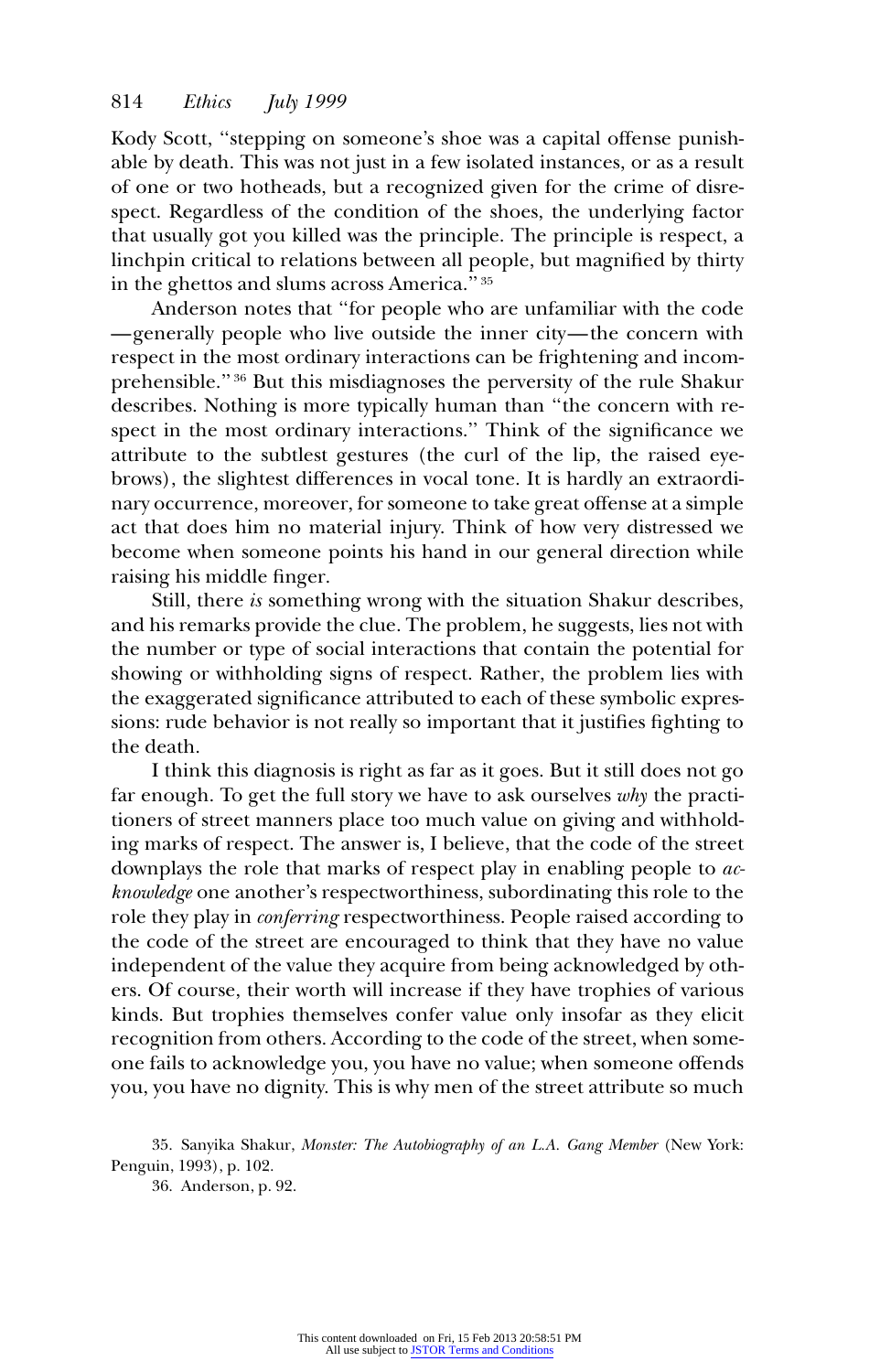significance to every failure to behave courteously: recognition is a necessary condition for the possibility of *self*-respect.

When a code of behavior suggests that a person is respectworthy only if he is actually treated with respect, then it is a bad code of behavior. It is a bad code of behavior because it is a code of bad manners: it undermines people's ability to acknowledge one another's dignity directly; it makes it difficult, if not impossible, for each person to assure every other that he appreciates the other's intrinsic value. This undermining effect comes about in two ways. First, no one can apply the rules correctly without understanding that a person's value depends on how he is treated. So, even leaving to one side the zero-sum aspect of the code, a conscientious practitioner will encounter many people who, in his view, lack dignity—because their dignity has not been acknowledged by anyone else. Second, when so much is at stake in expressions of respect, no one can afford to give anyone the benefit of the doubt. Failures to treat someone with courtesy cannot be excused as inadvertent mistakes or signs of ignorance. They are threats to one's very worth, and so one has a powerful reason to treat the offending person as though he has no intrinsic value himself.37

Again, this hostility toward expressions of respect is a problem *from the point of view of manners.* Indeed, one way of characterizing the problem is that by giving rules of behavior a value-conferring role, the code of the street violates what is probably the only universal principle of good manners. To quote Miss Manners: ''The polite thing to do has always been to address people as they wish to be addressed, to treat them in a way they think dignified. But it is equally important to accept and tolerate different standards of courtesy, not expecting everyone else to adapt to one's own preferences.'' <sup>38</sup> In short, a courteous person behaves courteously even toward those who fail to treat her in a way she thinks is respectful. This principle reflects the moral function of manners: rules of manners should not get in the way of people's acknowledging one another's dignity.

37. A second code which seems to have had this characteristic was the code of southern honor. Flynn recounts the following tale of what happened to ''a transplanted northerner who was not fully socialized to the stringent norms governing interaction with upperclass women.'' A judge was playing cards with two ladies and another judge. ''As the game progressed, one of the ladies exclaimed [and here Flynn quotes directly from his source, Harnett Kane, *Gentlemen, Swords, and Pistols*]: 'Judge Selden, we have the tricks and honors on you!' Judge Selden blinked. Even the fact that he came from the North did not require him to accept an obvious error. 'That is not so,' said Judge Selden, quietly. The lady, very much mortified at the ungracious reply, put up her handkerchief to hide her quivering lips, and also her aggrieved ladyhood. The other judge at the card table immediately defended the lady's honor by challenging Judge Selden, without the formal preliminaries, to a duel. Several days later Selden was killed on the field of honor'' (Flynn, p. 51).

38. Martin, p. 100.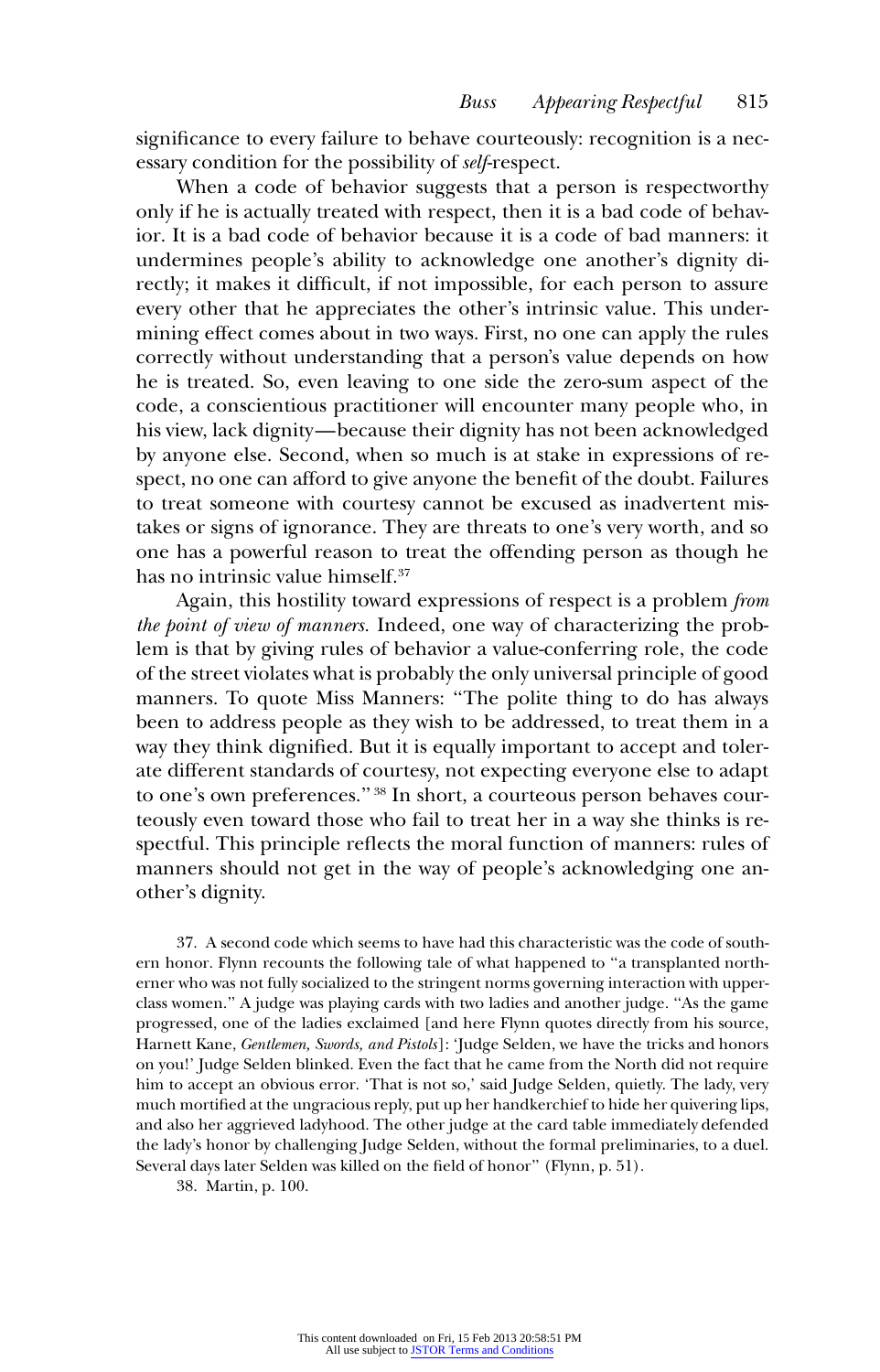Once we understand that good manners are essential to treating people with respect, we gain insight into what is wrong with the code of the street. At the same time, we better understand why things have gone so very wrong in this way. Most adherents of the street code believe that they have been ''written off'' by the larger society of which they are marginally a part. They believe that few, if any, in the larger group are willing to adjust their own ends so as to enable them, the inhabitants of the street, to exercise their own capacity as end-setters—their capacity to form and carry out their own ''plans of life.'' Under these circumstances, they naturally attribute exaggerated significance to manners: some sort of acknowledgment is better than none; one element of treating people with respect becomes especially important when the other element is missing.39 In short, the hypersensitivity to rude, discourteous, inconsiderate treatment which is characteristic of those who live by the street code makes sense because, and only because, the point of good manners is to assure people that one really does believe they are worthy of respect.

As I suggested earlier in discussing the work of Cora Diamond, it is this fact about good manners that explains their powerful influence on our beliefs about what justice requires of us in our relations with others. Thus, we should not be surprised that injustice is an *effect* of the street code as well as a *cause* of the exaggerated significance it places on direct expressions of respect. Precisely because the value-conferring function of the street code and its zero-sum nature discourage people from acknowledging one another's dignity *directly,* they discourage people from acknowledging one another *indirectly.* In other words, the most outrageous behavior of the code's adherents is largely a function of the fact that it is a code of bad manners. If this is not immediately obvious, just consider what would happen if the code encouraged every person to treat every other with courtesy: respect could not be earned by treating others as though they had no dignity; and lapses of courtesy would not be such a blow to one's dignity that one would have no choice but to let everyone know how little one values the offender.

The code of the street illustrates the considerable extent to which the two elements of treating people with respect are interdependent. From this interdependence, moreover, it not only follows that bad manners and (other) bad morals are often mutually reinforcing, but that it is often very difficult to discover when the requirements of courtesy are in conflict with the requirement to accommodate our ends to the ends of others. In the remaining pages, I want to call attention at once to the fact that such conflict is possible and to the fact that this possibility is easily obscured by the powerful effect which our manners exert on our morals.

\*\*\*

39. I thank Maggie Little for reminding me of this sad fact.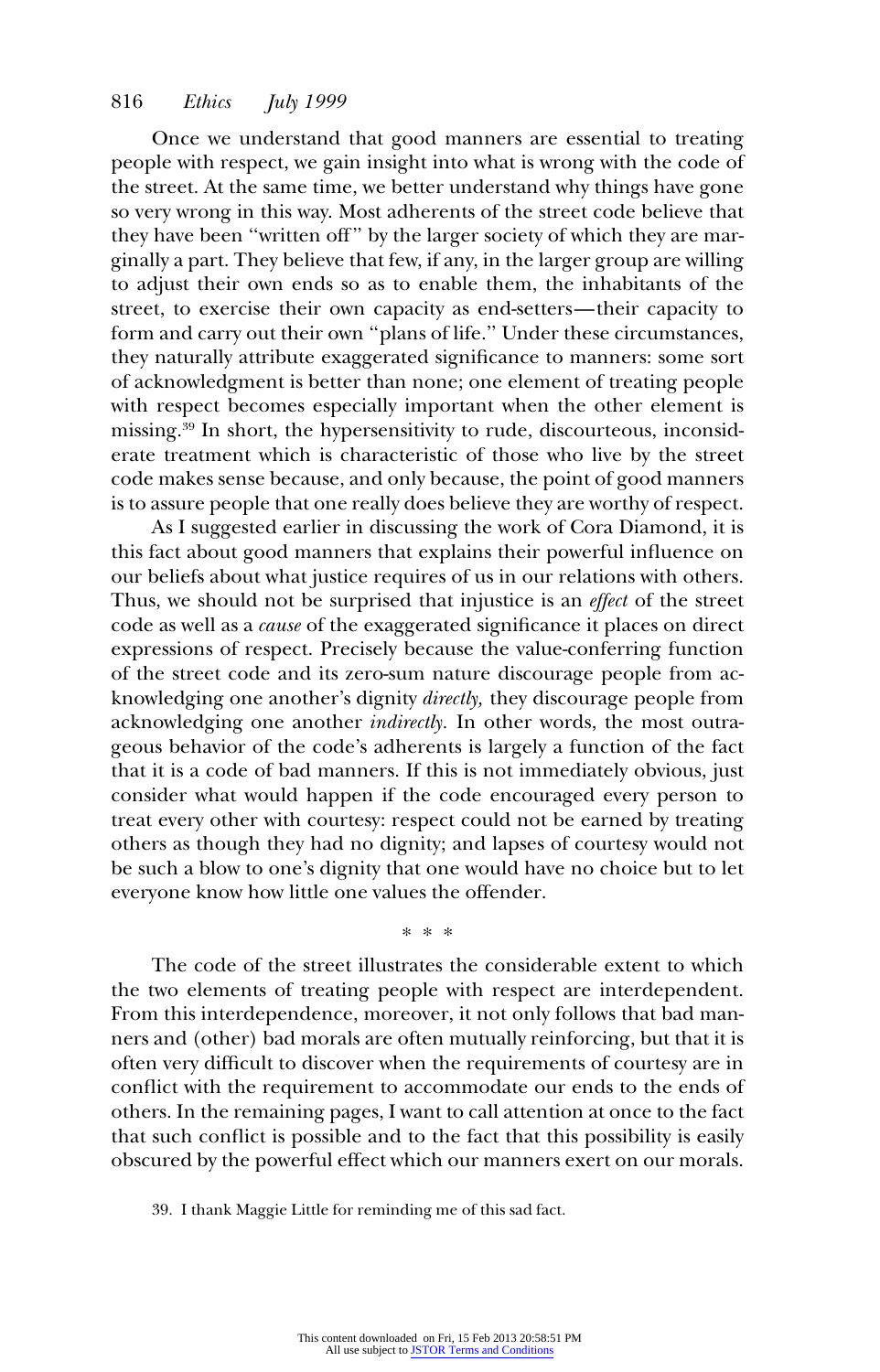I will do this by taking a close look at one of our own important rules of manners: the requirement that we ''mind our own business.''

The rule I have in mind is as well entrenched and pervasive in its influence as any I can think of. It is impolite, we are told, not to mind our own business. More particularly, politeness requires that, for the most part, we refrain from offering unsolicited information and/or advice to anyone with whom we are not pretty intimately acquainted.<sup>40</sup> Since this rule does not undermine our ability to acknowledge one another's respectworthiness *directly,* it does not encourage bad manners. Nonetheless, it may not be a morally defensible rule, for it may undermine our ability to acknowledge one another's respectworthiness *indirectly.* I do not intend to settle this issue here. Rather, my aim is to provide some grounds for taking it seriously and, in so doing, to extend my exploration of the significant role that manners play in our moral life.

My worry is this. Our obligation to treat one another with respect seems to entail a duty to come to one another's aid.<sup>41</sup> When someone is drowning in a pond, and I can save her at little cost to myself, I would be wrong to walk on by: the fact that *she* is drowning is *my business.* Most of us accept this as more or less obvious stuff. Yet many of us shrink at the very thought of leaning over to tell the stranger waiting with us for a job interview that he seems to have sneezed something onto his collar. And we would be even more reluctant to approach a coworker with whom we have no social relationship to inform her of the nasty rumors circulating at her expense, or to warn her that one of her habits seems to be getting on the boss's nerves, or to remind her of the very good reasons not to become romantically involved with another coworker. It is essential to our way of life that we cannot do any of these things without sticking our nose in *someone else's* business. And to thus force ourselves where we are not welcome is to insult those upon whom we intrude.

To insult someone is to offend him, and there can be no doubt that we are offended when someone is bad mannered enough not to mind

40. As Miss Manners explains, ''If the urge overwhelms you, it is better to write leaflets and hand them out to strangers on the street, than to offend your friends by giving them unsolicited advice'' (Martin, p. 520). Susan Wolf has suggested to me that the requirement to mind one's own business is a peculiarly WASPy requirement. The important point for my purposes, however, is that it is a widely accepted requirement, deeply entrenched in many societies. More importantly still, no matter how widely accepted or deeply entrenched it may be, it is useful to consider whether it can be reconciled with our duty to treat one another as ends.

41. Kant, of course, makes this point in the *Groundwork* (Immanuel Kant, the*Groundwork of the Metaphysics of Morals,* trans. H. J. Paton [New York: Harper & Row, 1964]). See, esp., his third illustrations of both the formula of the universal law and the formula of the end in itself, pp. 90–91, 98. For an interesting discussion of Kant's views regarding our duty to come to one another's aid, see Barbara Herman, ''Mutual Aid and Respect for Persons,'' in Herman's *The Practice of Moral Judgment* (Cambridge, Mass.: Harvard University Press, 1993), pp. 45–72.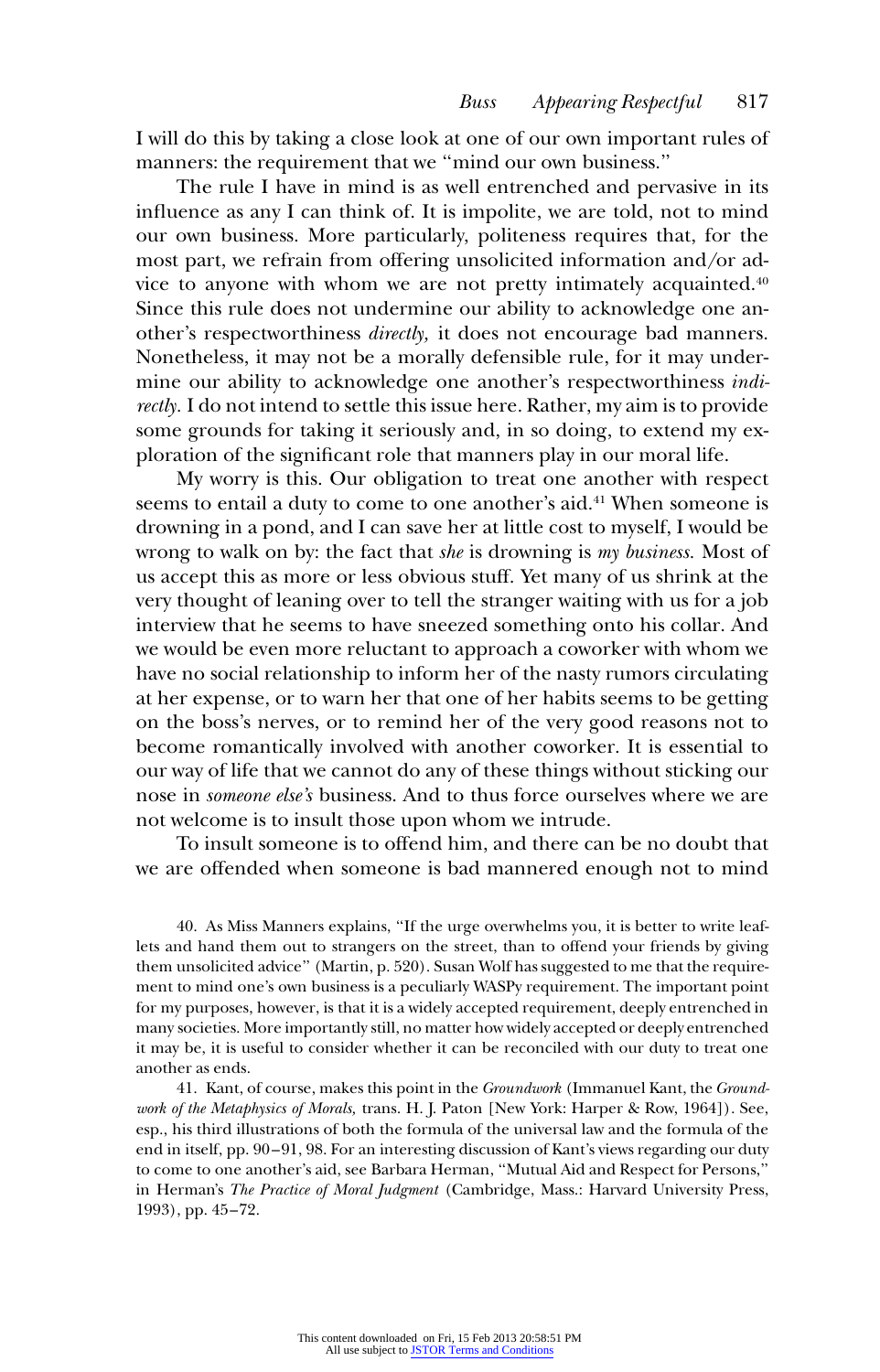her own business. The mere fact that some pattern of behavior offends us, however, is hardly a decisive reason for concluding that one ought not to behave this way. After all, a Brahmin would be deeply offended if an untouchable refused to comply with the rules of the caste system; a slave owner would be deeply offended if one of his slaves refused to behave as though he were less respectworthy than members of the master race. We need to ask, then, whether we *should* be offended by a person's failure to mind her own business. More particularly, we need to consider whether it might not often be necessary for a person to mind *our* business if she is really to value our capacity to set our own ends, and so avoid offending against our dignity. In attempting to justify our reaction to violations of the requirement to mind one's own business, we are tempted to treat the conventional lines we draw between our own business and that of others as though they were natural lines and to insist that someone who sticks her nose in other people's business is being presumptuous, even violating a basic ''right to privacy.'' But justifications of this sort are nothing more than restatements of the belief they purport to justify. To truly justify this belief we must rebut the suggestion that minding another person's business is often the only way to treat this person as an end in himself.

As the dictionary tells us, to be presumptuous is to be ''too bold or forward," to "take too much for granted," "to show overconfidence, arrogance, or effrontery.'' <sup>42</sup> The mere fact that someone knowingly violates a rule of polite behavior is often enough to qualify her as ''too bold or forward.'' But there also seems to be something about failures to mind one's own business which explains our belief that such failures are paradigm instances of impolite behavior. Someone who approached her coworker in the manner described above would, it seems, be too bold and forward, arrogant, and so on not only because she would be presuming that the rules of polite behavior did not apply to her but also because she would be presuming to know things of which she might well be ignorant. She would be presuming to have information that could be helpful to her coworker; and she would be ''taking for granted'' that she knew things of which her coworker was ignorant, and that she understood the relevance of this information to her coworker's life. We find such presumption insulting because it seems to imply that our lives are far simpler than they really are and that, their simplicity notwithstanding, we are incapable of taking care of ourselves.

This defense of the requirement to mind one's own business is quite compelling. Nonetheless, it does not directly address the charge that the requirement is in tension with our duty to come to one another's aid. In the interest of pressing this charge, I want to make several points. First,

<sup>42.</sup> David B. Guralink, ed., *Webster's New World Dictionary of the American Language,* 2d College ed. (Cleveland: William Collins, 1979), p. 1126.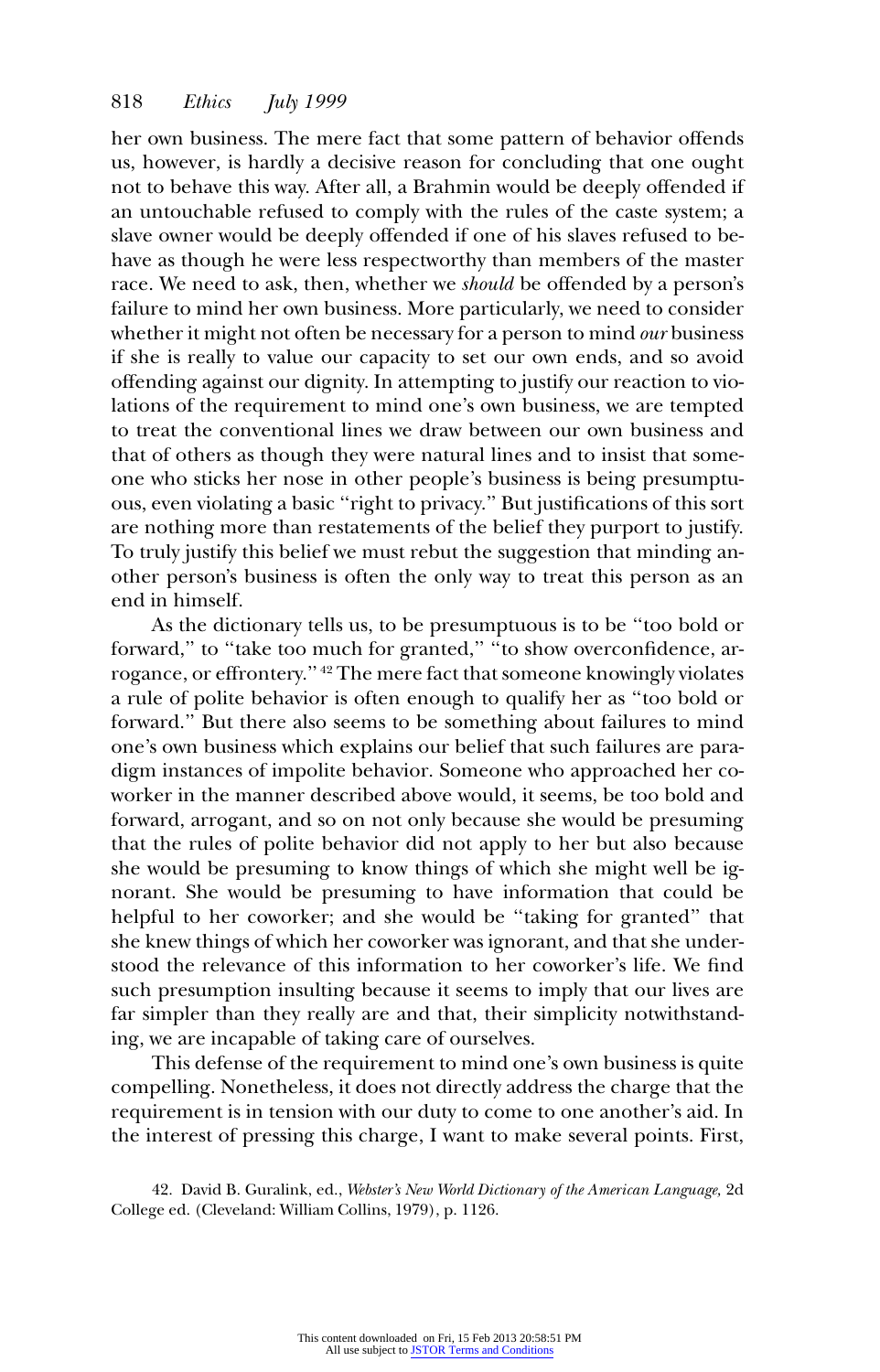though we can never be certain about whether we have correctly sized up a situation, we can often be pretty confident. Do we need a more secure basis than this to justify intruding ourselves into someone else's life? Surely not. Think, again, of the case of the person who is flailing her arms in the water. Perhaps she is not drowning. Perhaps she really *wants* to drown. If she does not call out for help, we cannot be *certain* that she needs our help. Nonetheless, we would be wrong to let this stop us from trying to pull her out. Similarly, we cannot be certain that the little old lady who is struggling with her parcel needs our help to keep it from falling to the ground. But there are suggestive signs; and when we see them, we would be wrong to hold back.

Consider, now, the job candidate.<sup>43</sup> If you have witnessed this person's unfortunate sneeze, then you know exactly what has happened to his collar; and surely you can have no legitimate worry that he might really want to preserve it in its present condition! Of course, unlike the behavior of the drowning victim, or of the lady struggling with her parcel, the job candidate's behavior cannot be interpreted as an appeal for help. But this is simply because he does not know that he is in trouble; and the fact that he is ignorant is precisely why he needs your help. Like a person who is about to step onto a faulty bridge, the job candidate would surely be grateful for the information you could so easily give him, even though he has done nothing to indicate that he desires your assistance. It is true that he would *not* be grateful if he took offense at your ''interference'' in his affairs. But why would he take offense, unless it were simply because he subscribed to the very code of polite behavior whose legitimacy we are here calling into question?

It seems to me that similar reflections apply to the case of the coworker about whom people are circulating nasty rumors. Surely, it is no less reasonable to suppose that someone would prefer to silence such rumors than it is to suppose that she would prefer not to drown. True, it might not be clear to you whether she is *capable* of doing what it takes to clear her reputation. But even in this case, it would be reasonable to assume that she would want to *try,* or at least to ''know where she stands.''

Finally, even if, as in the case of the coworker who is getting on the boss's nerves, one runs a risk of telling someone what she already knows and so of treating her as less observant, less perceptive, less self-sufficient than she really is, why should this relieve one of the obligation to try to help? I suggested that there might be something naturally insulting about being treated as though one is not self-sufficient. In fact, however, I simply do not see what nature has to do with it. We all need help sometimes. We are all vulnerable in countless ways. We are all susceptible to making mistakes. A way of life according to which it was impolite to remind people of these most basic facts of human nature would almost

43. The following discussion was prompted by a question from Alexander Nehamas.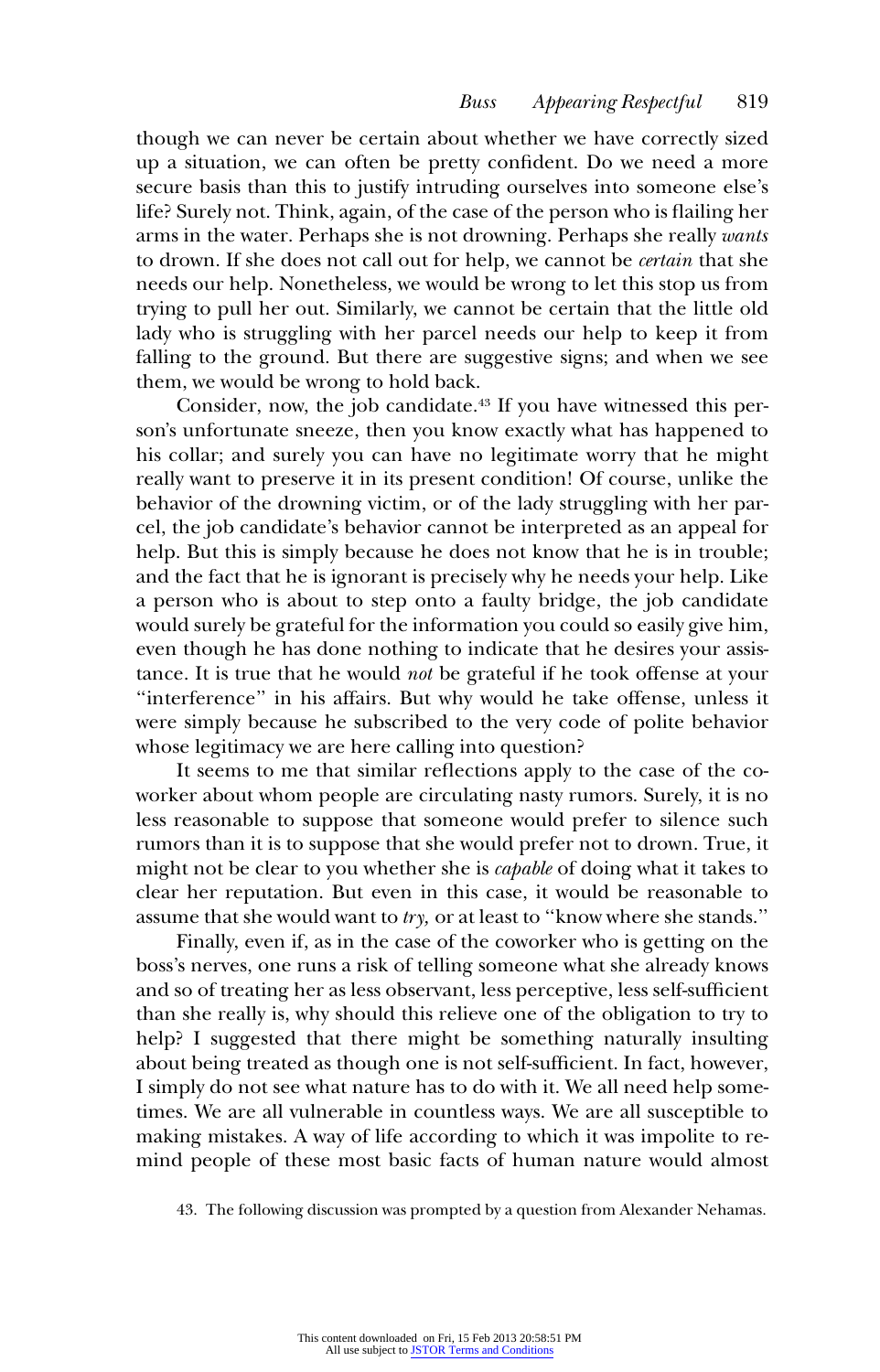surely be a way of life according to which one would have to offend against someone's dignity in order to avoid offending her. In other words, to participate in this way of life, one could not treat other people respectfully without failing to treat them with respect.

To see just how perverse this way of life would be, consider, once again, the case of someone flailing in the water. Imagine that she lives in a community in which people are so exquisitely sensitive about their own finitude that they cannot bear to be reminded of their mortality. They would rather die than have a stranger imply that she believes they are at risk of dying. Under such circumstances, any attempt to save the flailing person would be an intolerable intrusion, a profound blow to her dignity. Nonetheless, we can criticize such a culture from a moral point of view. For its rules of polite behavior are in tension with the fact that, in some sense, the ends of each are the business of all. (According to the barrister in the movie *A Fish Called Wanda,* British rules of manners are perverse in much the same way as the rules of my imaginary hypersensitive culture: the British are so terrified of mentioning any fact that might be the least bit disagreeable that they can hardly say anything to one another; they must even avoid asking one another how their families are doing, since it is always possible that this question will force the admission that someone has recently died.)

Not only may it be permissible, and even obligatory, to mind someone's business when we are in an epistemic position far weaker than that of paradigm aid-givers but there may also be far more occasions than our rules of politeness allow on which we ought to mind the business of someone who makes it quite clear that she does not want to alter her situation. Suppose, for example, it is clear that your coworker enjoys rubbing her boss the wrong way. If this is so, then there is no point in telling her that she is, in fact, getting on his nerves. This hardly settles the matter, however, for she might still need your help; she might need to be reminded of how vindictive the boss can be and of how important it is for her to keep her job. In short, even if there is an obvious sense in which someone does not want to change her situation, it may be reasonably clear that there is another sense in which she does: it might be that her situation must change if she is to have what she cares about most.

The coworker who deliberately irritates her boss resembles the coworker who has become romantically involved with another coworker: in this last case, too, there is an obvious sense in which the person to be helped does not *want* any help; for (I will assume) it is reasonably clear that nothing prevents her from terminating the relationship. Having admitted as much, however, we can still ask whether the relationship is really compatible with the things the coworker cares about most. Maybe it isn't. Maybe it poses a serious threat to these things. In reminding her of why it poses a threat, you would not be forcing her to alter her behavior; you would not even be forcing her to alter her immediate priorities. You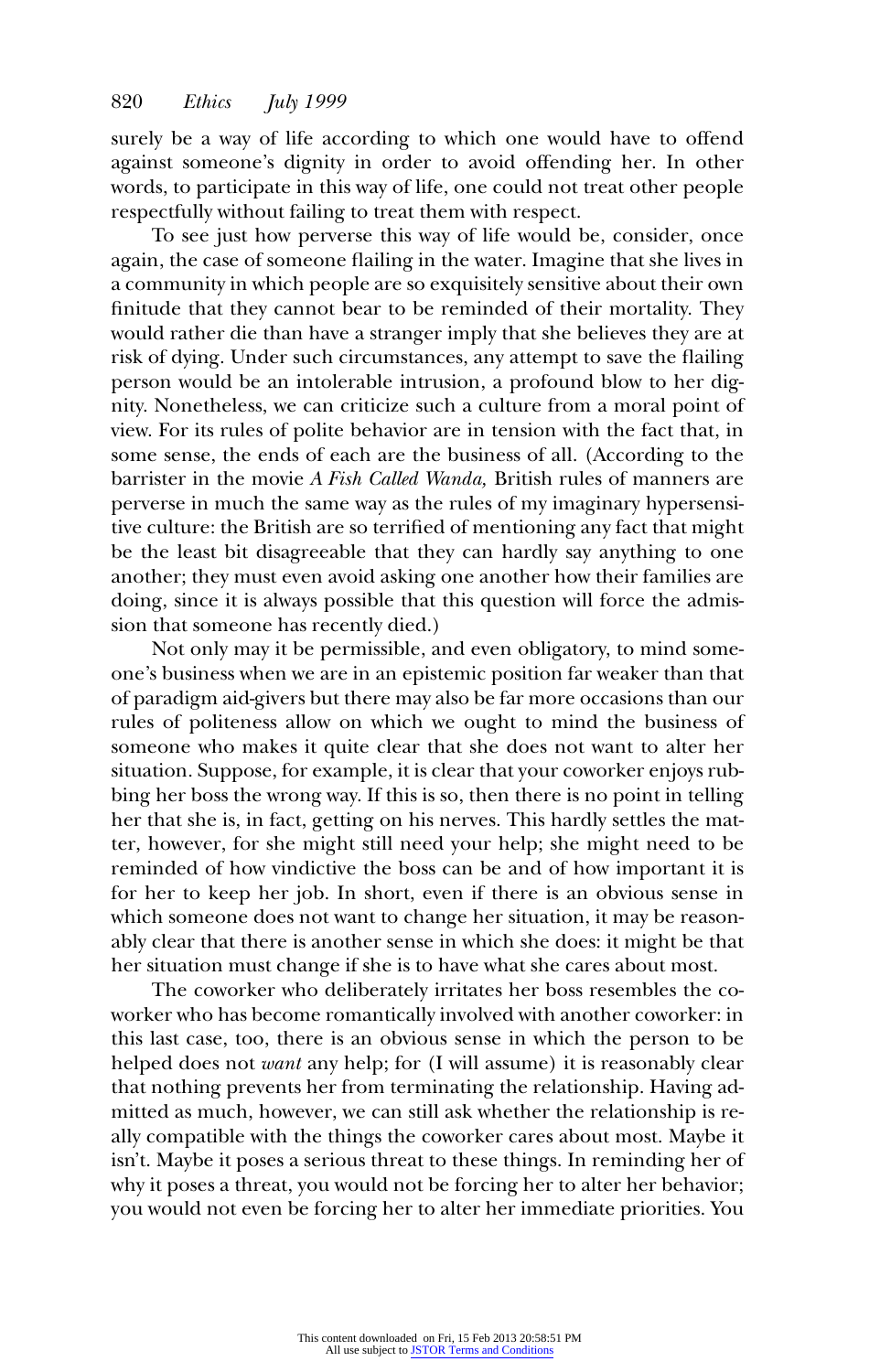would not be interfering with her capacity to think and choose for herself; and, in particular, you would not be ''imposing your values'' on her. You would simply be calling her attention to certain considerations she may have temporarily overlooked and letting her know that you think these considerations ought to be taken more seriously than she seems to be doing. This reminder might well be just what it takes for her to pursue the goals that are most important to her—and thereby to avoid considerable suffering. Under these circumstances, how can it be wrong to speak up?

Given the prohibition against minding someone else's business, the sort of reminder at issue here is likely to cause offense. But again, in order to evaluate this convention, we cannot take its legitimacy for granted. We must also be careful not to draw unwarranted conclusions from the fact that, conventions aside, some information and advice will do more harm than good. To defend our conventions regarding minding one's own business, it is not sufficient to point out that there are many occasions on which violations of these conventions would be violations of our duty to treat one another with respect. We must also show that upholding these conventions does not tend to undermine our ability to treat one another with respect. This undermining effect could occur even if there were many occasions on which the behavior recommended by the conventions coincided with the behavior required to treat someone with respect. People can be faulted for misappraising their qualifications for giving advice; they can be faulted for giving advice in an antagonistic or patronizing manner or at the wrong time or place. So, too, people can be faulted for using a child abuse hotline to make a claim unsupported by the evidence.

By exerting a powerful influence on our very conception of what is required to treat one another with respect, our rules of polite behavior play a decisive role in whether we do, in fact, treat one another with respect. Among these rules, moreover, the requirement that we mind our own business has an especially significant moral influence. No matter how irreproachable our motivation for obeying this requirement, it encourages a preoccupation with self which may itself merit reproach; for, by discouraging us from treating another person's end-setting as our own business, it makes it easy for us to refrain from considering whether her circumstances are such as to give us reason to adjust our own ends. Even if we are determined to mind our own business, we may find it quite entertaining, even profitable, to observe one another closely. But insofar as we thus relate to one another from the vantage point of the disinterested spectator or the self-interested exploiter of resources, we treat one another merely as means.

Of course, in order to treat people as more than mere means, it will not do to help them achieve their own ends by pushing them around: when we interfere with someone's attempts to accomplish some goal, we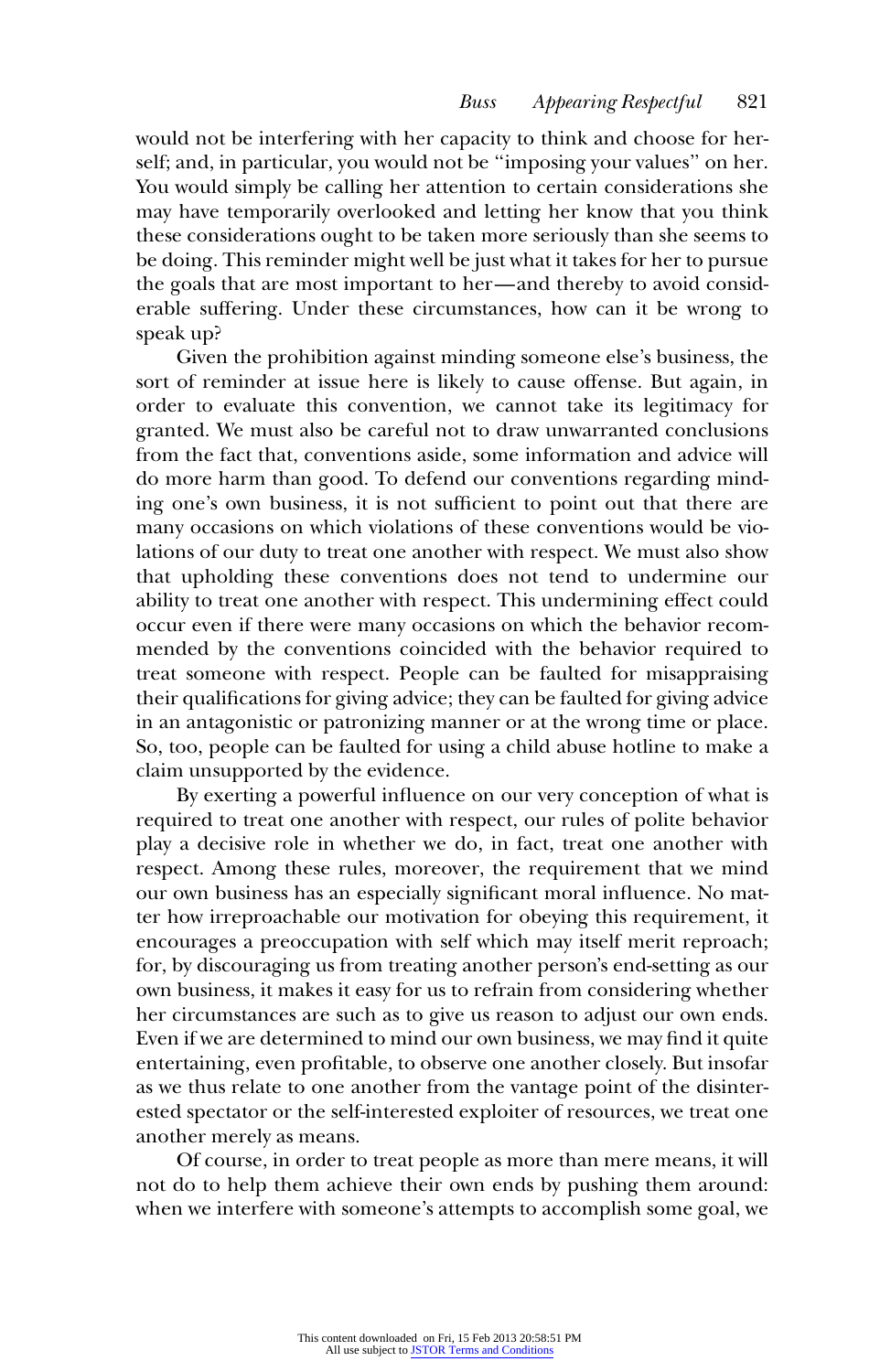are interfering with his goal of accomplishing something himself.<sup>44</sup> If our conventions of minding our own business encourage us to regard one another as mere means, this is not because they discourage us from trying to run one another's lives but because they discourage us from considering when an offer of help might actually enhance someone's ability to lead his own life. People thus discouraged ''take it for granted'' that by lying low and keeping quiet they can remain beyond reproach.

Advocates of the ethics of care attribute the detached stance of someone determined to mind her own business to a misplaced preoccupation with the value of respect.<sup>45</sup> But this diagnosis cannot be correct. If treating people with respect requires that we accommodate our own ends to (some of) theirs, then it would seem to require that, in some sense, we regard (some of) their ends as ends*for us* (for otherwise, these ends would not impose any constraints on us that did not depend on the ends we already have anyway). Since we cannot be indifferent to someone if we are to regard his ends in this way—since indifference to someone is incompatible with accommodating our goals to his—it follows that without care, there can be no respect.<sup>46</sup> A preoccupation with behaving *respectfully* can coexist with real indifference, but this is because behaving respectfully does not suffice for treating someone with respect.

These reflections suggest yet another way to put my question about minding one's own business: does this rule of manners permit us to *care enough* about one another, and if so, does it permit us to make the offers of help it is appropriate for us to make when we care this much? I do not know the answer to these questions. I only know that it is important to try to answer them. Again, the task is made especially difficult by the powerful conditioning influence which manners exert on our moral intuitions. We know that there are occasions on which we must violate a rule of polite behavior in order to do the right thing. But our sense of what counts as directly acknowledging another's dignity makes it easy for us to overlook the fact that the rules themselves might actually conflict with our obligation to treat one another with respect.

Fortunately, there have always been people to remind us of this possibility. Thus, even while marshalling powerful arguments against paternalism, John Stuart Mill defends the view that ''human beings owe to each other help to distinguish the better from the worse, and encouragement to choose the former and avoid the latter. They should be forever stimulating each other to increased exercise of their higher faculties and

44. This is a point which opponents of paternalism will not let us forget.

45. For a discussion of the relation between care and respect from the perspective of an ethics of care, see Robin Dillon, ''Respect and Care: Toward Moral Integration,'' *Canadian Journal of Philosophy* 22 (1992): 105–31.

46. In making this point, I mean to leave open the question of whether a special emotional component is essential to the sort of caring that is contrasted with indifference.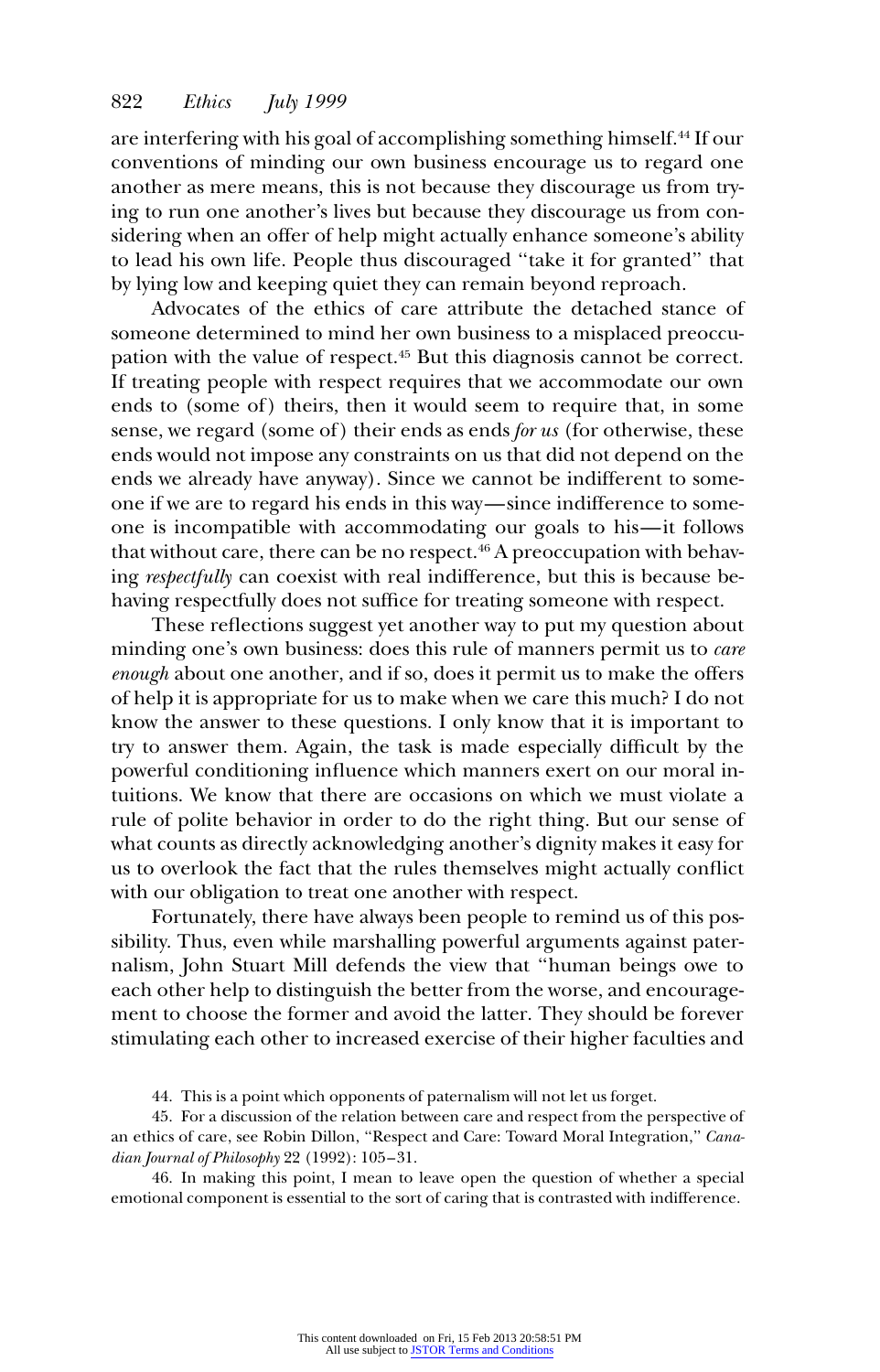increased direction of their feelings and aims towards wise instead of foolish, elevating instead of degrading, objects and contemplations.... It would be well, indeed, if this good office were much more freely rendered than the common notions of politeness at present permit, and if one person could honestly point out to another that he thinks him in fault, without being considered unmannerly or presuming.'' <sup>47</sup>

In bringing this article to a close, I want to extend my reflections on the moral status of minding one's own business by trying to imagine what it might be like to take Mill's remarks seriously, and, more generally, what it might be like to regard ''minding one's own business'' as a rule of manners at odds with our duty to come to one another's aid. This difficult task is made easier by George Eliot's *Middlemarch.* Toward the end of this novel, Dr. Lydgate is in disgrace. The citizens of Middlemarch are abuzz with speculations about the role he has played in the death of the man who has been persecuting Lydgate's benefactor. Dorothea Brooke refuses to believe the slander; and she longs to come to Lydgate's aid. ''What do we live for,'' she asks, ''if it is not to make life less difficult to each other?'' <sup>48</sup> To this question, the representatives of propriety have a ready answer: ''But Dorothea,'' they protest, ''you can't undertake to manage a man's life for him in that way. Lydgate must know—at least he will soon come to know how he stands. If he can clear himself, he will. He must act for himself.'' <sup>49</sup> Dorothea replies: ''I should not be afraid of asking Mr. Lydgate to tell me the truth, that I might help him. . . . There is the best opportunity in the world for me to ask for his confidence; and he would be able to tell me things which might make all the circumstances clear. Then we would all stand by him and bring him out of his trouble. People glorify all sorts of bravery except the bravery they might show on behalf of their nearest neighbours.'' <sup>50</sup>

Dorothea will not be deterred from minding Lydgate's business. That is, she insists on regarding his business as hers. ''The idea of some active good within her reach, 'haunted her like a passion,' and another's need having once come to her as a distinct image, preoccupied her desire with the yearning to give relief, and made her own ease tasteless. She was full of confident hope about this interview with Lydgate, never heeding what was said of his personal reserve; never heeding that she was a very young woman.'' <sup>51</sup> As soon as the two are alone together, she assures him that she does not believe he has done anything dishonorable. Then she gets right to the point. '''I beseech you to tell me how everything was,' said Dorothea, fearlessly. 'I am sure that the truth would clear

<sup>47.</sup> John Stuart Mill, *On Liberty* (New York: Penguin, 1979), pp. 142– 44.

<sup>48.</sup> George Eliot, *Middlemarch* (London: Penguin, 1965), p. 789.

<sup>49.</sup> Ibid., p. 790.

<sup>50.</sup> Ibid., p. 791.

<sup>51.</sup> Ibid., pp. 817–18.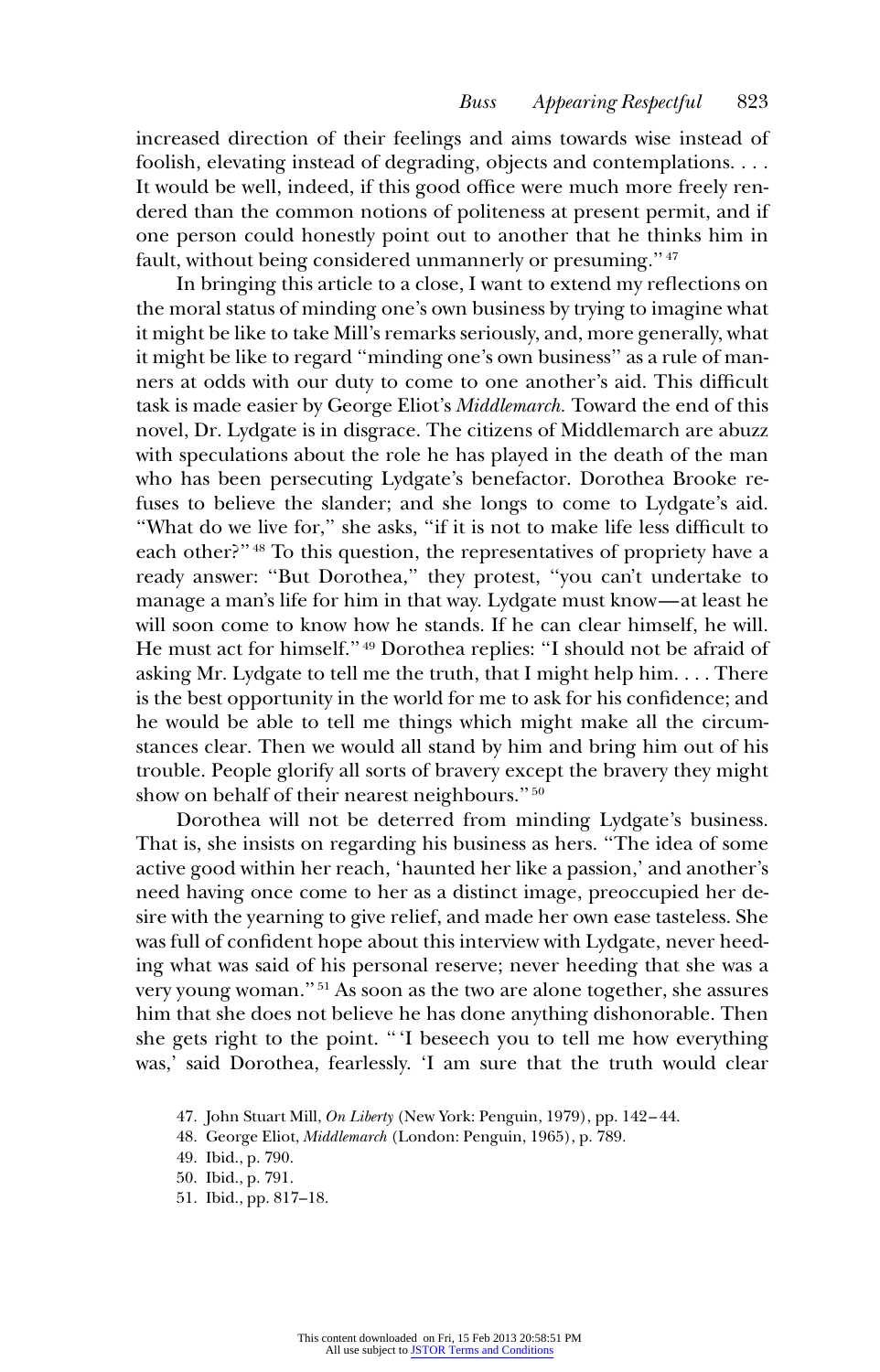you.''' '''Tell me, pray,' said Dorothea, with simple earnestness; 'then we can consult together. It is wicked to let people think evil of any one falsely, when it can be hindered.'"<sup>52</sup>

Eliot describes the effect of this petition and of the discussion that follows. Lydgate "felt that he was recovering his old self."<sup>53</sup> "He gave himself up, for the first time in his life, to the exquisite sense of leaning entirely on a generous sympathy, without any check of proud reserve."<sup>54</sup> In this state of mind, he confesses that he has not been able to speak of his troubles with his own wife, Rosamond. And this initiates yet another intrusion. '''May I go and see her?' said Dorothea, eagerly. 'Would she accept my sympathy? I would tell her that you have not been blamable before any one's judgment but your own. I would tell her that you shall be cleared in every fair mind. I would cheer her heart. Will you ask her if I may go to see her? I did see her once.''' <sup>55</sup>

Lydgate agrees to the visit, but he does not inform Rosamond. Thus, Dorothea sets out to discuss the most sensitive personal matters with a woman she has seen only once, to offer information and advice, and to do so despite having received not so much as a sign from Rosamond that such a discussion would be welcome. On her arrival, she discovers Rosamond in an intimate discussion with a friend of Lydgate's. Flustered, she leaves without accomplishing her goal. But after much soul searching (occasioned in large part by the fact that she is herself in love with the friend), she concludes that she must do whatever she can to save Rosamand's marriage. After all, ''what sort of crisis might not this be in three lives whose contact with hers laid an obligation on her as if they had been suppliants bearing the sacred branch? The objects of her rescue were not to be sought out by her fancy: they were chosen for her.'' <sup>56</sup> ''There might still be time to rescue [Rosamond] from the misery of false incompatible bonds.'' <sup>57</sup>

Dorothea believes that Rosamond's business is her own. And because this is neither the arrogant belief that she knows more about this business than Rosamond does nor the equally arrogant belief that she is entitled to push Rosamond around, her astounding intrusion into this hostile, self-centered woman's life inspires gratitude, and her rescue attempt is successful. Dorothea is a very naive young woman, but Eliot is on her side. ''If Dorothea, after her night's anguish, had not taken that walk to Rosamond—why, she perhaps would have been a woman who gained a higher character for discretion, but it would certainly not have been as well for those three who were on one hearth in Lydgate's house

52. Ibid., p. 819. 53. Ibid. 54. Ibid., p. 820. 55. Ibid., p. 823. 56. Ibid., p. 846. 57. Ibid., p. 854.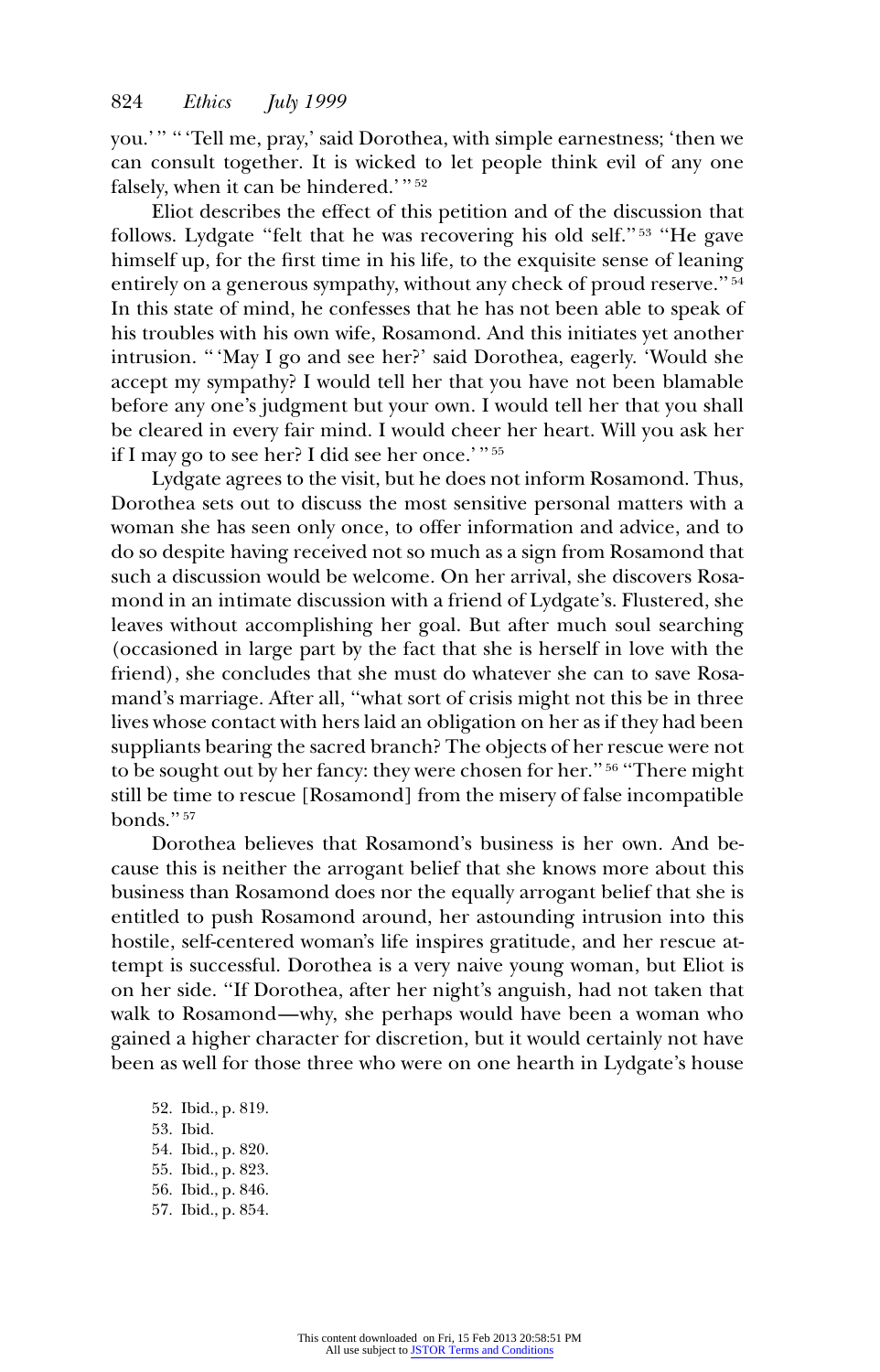at half-past seven that evening.'' <sup>58</sup> The moral of the story is clear: if we really take seriously our duty to come to one another's aid, then we will reject any rule of polite behavior that would systematically dissuade us from fulfilling this duty. Eliot shows us that it is hard to accept the requirement to mind one's own business without developing a strong disinclination to acknowledge any circumstances in which an exception is warranted. And she invites us to consider whether duty may not require us to make so many exceptions to the rule that the rule itself must be abandoned.

Of course, it could be permissible to abandon the rule even if it is not our duty to violate it; and it might well seem that Dorothea goes *beyond* the call of duty in extending a helping hand to Lydgate and Rosamond. Eliot forces us to reconsider this intuition, however. She presents the vision that inspires Dorothea to return to Rosamond as a genuine insight into the claim that one human being has on another: ''She felt the largeness of the world and the manifold wakings of men to labour and endurance. She was a part of that involuntary, palpitating life, and could neither look out on it from her luxurious shelter as a mere spectator, nor hide her eyes in selfish complaining.'' <sup>59</sup>

It takes courage for even as ardent and innocent a young person as Dorothea to buck convention in the way that she does. How much more courage, then, would be required of the rest of us, who would have to overcome powerful inhibitions against appearing presumptuous? We would have to run the very great risk of causing offense, aware all the while that we might really have misjudged the situation. And we would have to accept whatever long-term responsibilities might follow from having claimed another person's business as our own.<sup>60</sup> Clearly, this is not a job for the faint of heart. Yet if we were to accept this job, we would not be without resources. Manners themselves come to the aid of those who decide to flout even the most fundamental rules of manners: there are many different marks of deference; we have many ways of reassuring one another that we do, indeed, regard one another as worthy of respect. Dorothea behaves with utmost courtesy even as she minds the business of others. She balances the '''indiscretion'' of forcing herself upon Lydgate and Rosamond with great discretion in her mode of addressing them. She reassures them with the tone of her voice, the expression on her face; she never asks them about their domestic troubles; and she never acts superior—''as if she herself were perfection addressing er-

- 58. Ibid., p. 861.
- 59. Ibid., p. 846.

60. See Mill, p. 174: ''When a person, either by express promise or by conduct, has encouraged another to rely on his continuing to act in a certain way—to build expectations and calculations, and stake any part of his plan of life upon that supposition—a new series of moral obligations arises on his part towards that person, which may possibly be overruled, but cannot be ignored.''